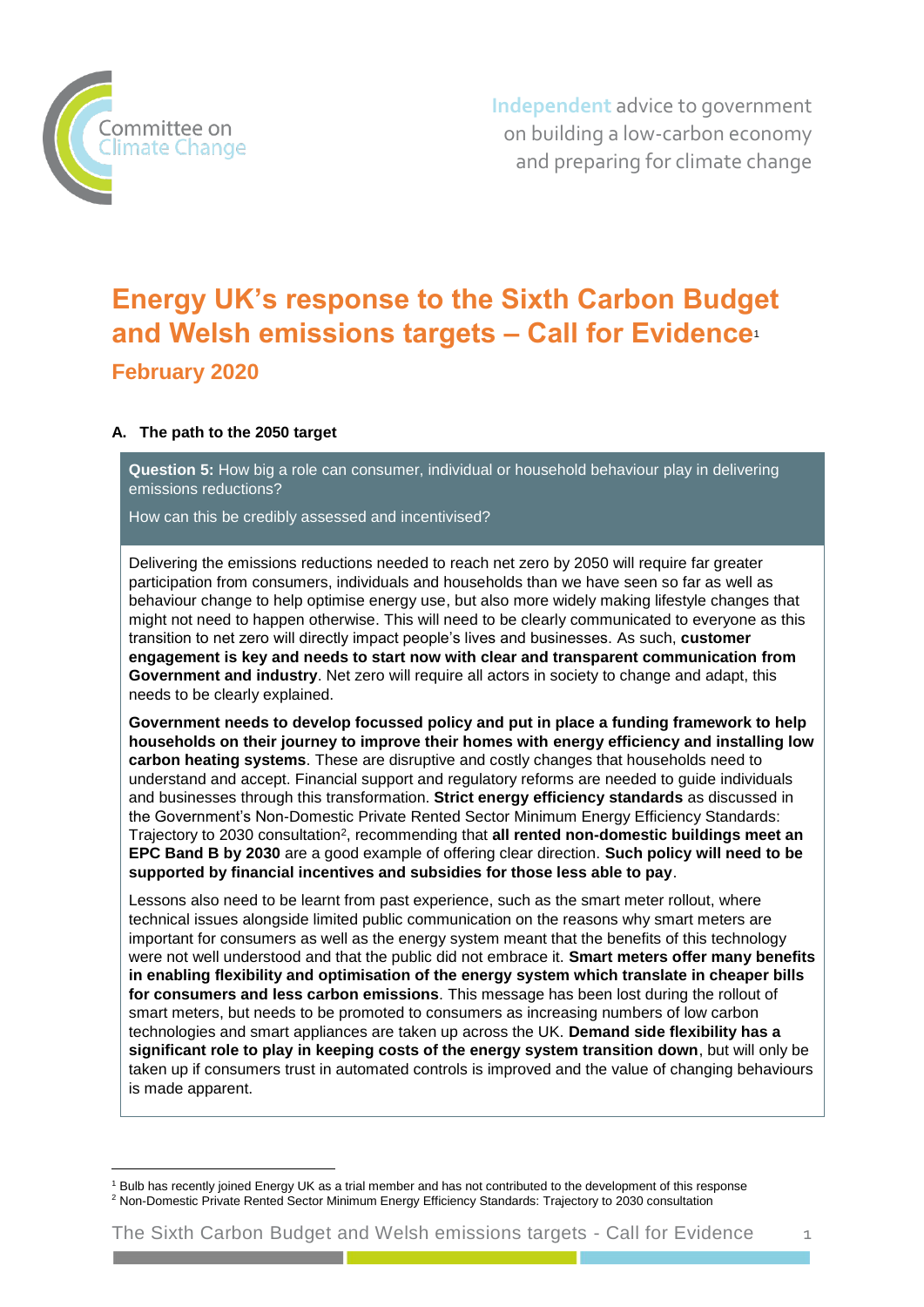### **Question 6:**

What are the most important uncertainties that policy needs to take into account in thinking about achieving Net Zero?

How can government develop a strategy that helps to retain robustness to those uncertainties, for example low-regrets options and approaches that maintain optionality?

**One of the main uncertainties** when it comes to achieving net zero **is the decarbonisation of heat**. The processes used for heating and hot water contribute almost a quarter of UK carbon emissions and are also recognised as a leading cause of poor air quality within the home<sup>34</sup>. To date, there have been a variety of incentives aimed at increasing uptake of low carbon solutions, with limited success. To drive change, **a timeline for tight carbon emissions regulation is required now supported by financial incentives**.

Decarbonising heating and cooling will require significant change to a number of supply chains, business models, investment and industrial processes. Time is of the essence making it essential for manufacturers and supply chain partners of a range of low carbon technologies to be supported by policies and finance required to secure committed choices from households and investors.

Where government can be most effective is in setting out ambitions and frameworks, and then allowing private markets and local actors to deliver solutions that best fit customers' needs.

**Government should publish a heat roadmap setting out strong direction and policy in 2020**.This would cover:

- Regulation: **Implement incremental improvements to standards that ban the most carbon-intensive technologies**, culminating in a **ban on the sale of carbon-emitting boilers by 2040**.
- Communication: Industry to launch a timely communication campaign in collaboration with Government to **engage customers on the need to change**, the range of solutions open to them and the benefits to them.
- Trials: **Specific large-scale trials of a range of technologies and a local approach** to deploying low carbon heat to be rolled out from 2020.
- Fiscal signals: Introduce **mechanisms from 2025 to signal required behaviour change**, and to **raise ring-fenced revenue to support low carbon deployment**.
- National framework for local solutions: Government to **release funds to local actors based on bids that meet its objectives and deliver decarbonisation at lowest cost**.
- Energy efficiency: This strategy should be coupled with a **strong market for energy efficiency to support decarbonisation at lowest cost**.

Low regret options, such as integrating low carbon technologies in new homes, can help with the change of direction and promote a smooth transition for households. This includes making mandatory the installation of low carbon heating systems or connection to heat networks for all new homes from 2025.

**All new homes should also be equipped with technologies promoting decarbonisation, such as smart meters and access to electric vehicle (EV) charging infrastructure.** As such **key enabling infrastructure, such as EV charging infrastructure is needed for the decarbonisation of transport** (Transport and Environment suggest 500,000 public chargers required by 2030<sup>5</sup>) and to support low carbon housing.

Other areas of uncertainties are around **technological uncertainties relevant to fully decarbonising power** (e.g. long term costs, lifecycle CO<sub>2</sub> emissions and the role of options such as

-

<sup>3</sup> WHO - http://www.who.int/airpollution/household/pollutants/combustion/en/

<sup>4</sup> https://www.parliament.uk/documents/post/postpn366\_indoor\_air\_quality.pdf

<sup>5</sup> <https://www.transportenvironment.org/sites/te/files/publications/01%202020%20Draft%20TE%20Infrastructure%20Report%20Final.pdf>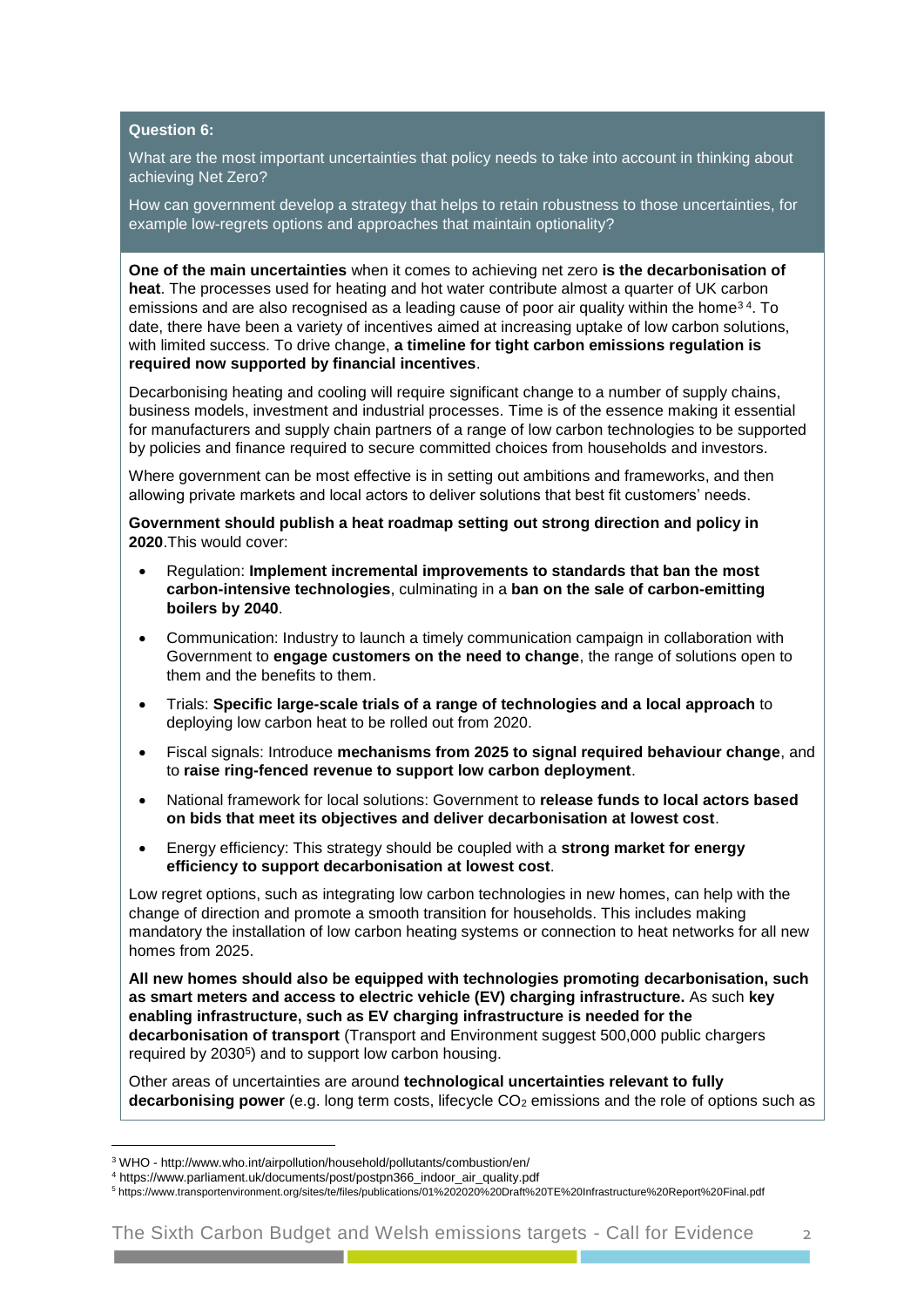### **Question 6:**

What are the most important uncertainties that policy needs to take into account in thinking about achieving Net Zero?

How can government develop a strategy that helps to retain robustness to those uncertainties, for example low-regrets options and approaches that maintain optionality?

gas and CCUS, hydrogen, different storage technologies as well as novel nuclear technologies).. This means that while exploring and developing a range of new technology options, the decarbonisation of power will continue to rely on proven low carbon technologies such as renewables and conventional new nuclear, supported by a strong carbon price.

**A pathway to low carbon generation is needed with visibility of when decisions are on critical path**. The CCC Net Zero report suggests the UK could need at least 75GW of offshore wind by 2050. **A roadmap for the North Sea and Irish Sea, complementing the Offshore Wind Sector Deal, alongside a cross departmental strategy are needed** to deliver net zero by 2050 and ensure that potential barriers from planning for example are addressed. Close cooperation with neighbouring countries through initiatives such as the North Seas Cooperation Agreement will be important, given the significant deployment of offshore wind required in both the Irish and North Seas for the EU to meet their Net Zero target.

**Question 7:** The fourth and fifth carbon budgets (covering the periods of 2023-27 and 2028-32 respectively) have been set on the basis of the previous long-term target (at least 80% reduction in GHGs by 2050, relative to 1990 levels). Should the CCC revisit the level of these budgets in light of the net-zero target?

Energy UK believes that the most important target is net zero by 2050 and that the carbon budgets must help create the trajectory to get there and reflect this ambition.

The new target of net zero by 2050 and the time elapsed since the carbon budgets were initially set might mean that revisiting those budgets would prove beneficial, but **the path should only be changed if the CCC can show that a new path is more cost effective than the current one**.

We also note that **making key strategic and investment decisions in the 2020s and early 2030s** - which put us on a clear path to net zero – **are as, if not more important** than, the precise carbon budgets applying in that period.

## **Question 8:**

What evidence do you have of the co-benefits of acting on climate change compatible with achieving Net Zero by 2050?

What do these co-benefits mean for which emissions abatement should be prioritised and why?

There are **clear environmental, economic and health co-benefits of actions on climate change and achieving net zero**. The decarbonisation of the power, transport and heating sectors, will all lead to **improved air quality, and biodiversity as well as increased energy independence**.

The ongoing transition to a cleaner energy system, including increased deployment of low-carbon energy has clearly made a massive contribution to the reduction in GHG emissions. However, this unprecedented shift has also resulted in significant cuts in emissions associated with air pollution such as sulphur dioxide (SO<sub>2</sub>), nitrogen oxides (NOx) and particulate matter (PM2.5 and PM10) that can cause serious health problems and damage to ecosystems.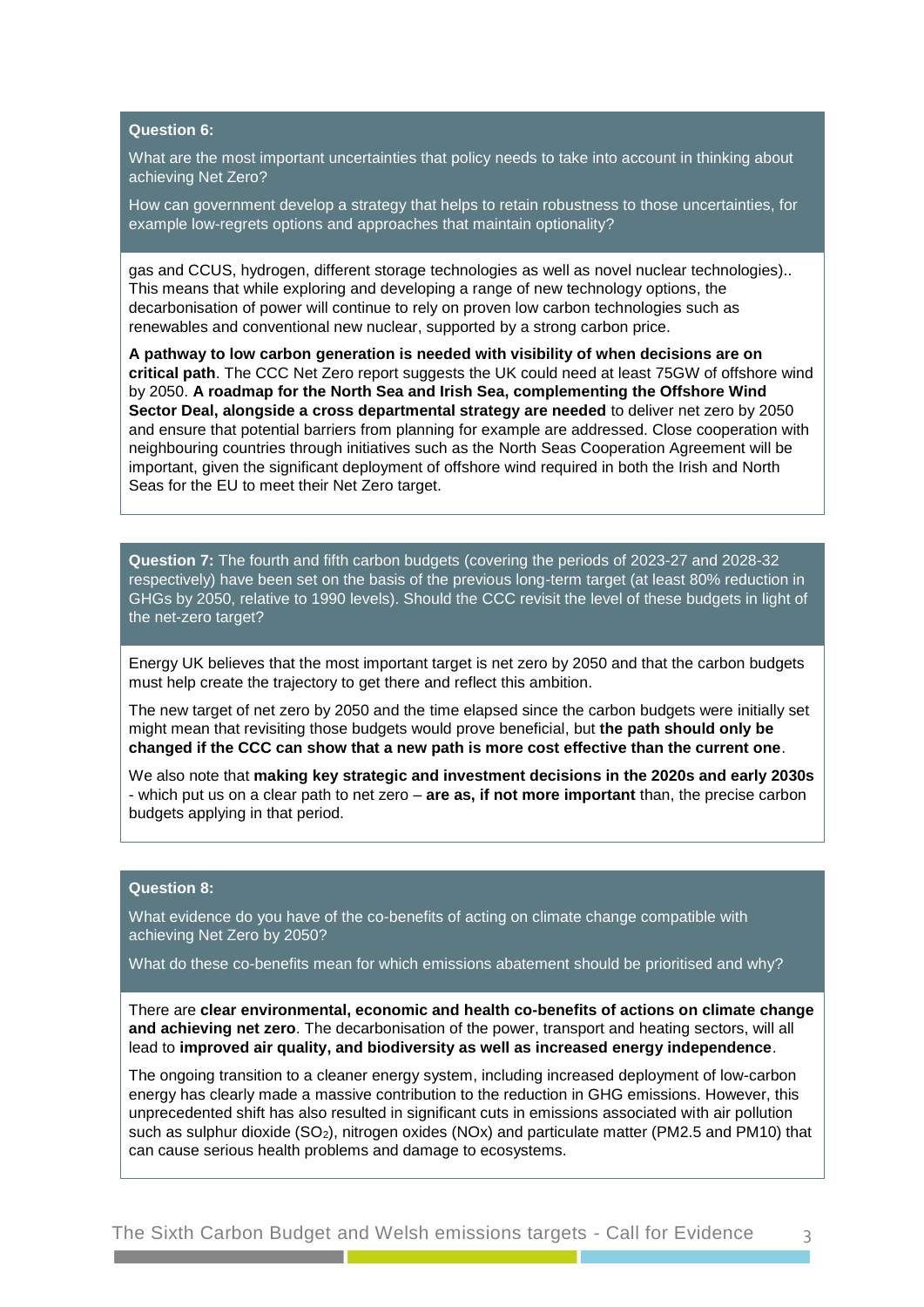## **Question 8:**

What evidence do you have of the co-benefits of acting on climate change compatible with achieving Net Zero by 2050?

What do these co-benefits mean for which emissions abatement should be prioritised and why?

Between 2000 and 2017, the UK power sector achieved a  $97\%$  reduction in SO<sub>2</sub> emissions, alongside a 72% cut in NOx emissions and reductions in PM ranging from 71-89%<sup>6</sup>. Other sources of these emissions, include transport and domestic fuel. Road transport notably from internal combustion engine (ICE) vehicles dominates production of NOx emissions, accounting for 32% of emissions in the UK in 2017<sup>7</sup>. As these are particularly harmful in high concentrations around main roads, **action taken to mitigate climate change through decarbonising transport will also deliver a substantial co-benefit of improved local air quality** for those living in big cities and towns.

**Co-benefits can also be found in the form of job creation, economic growth and energy independence**. The redevelopment of the Yorkshire and Humber region through the deployment of low carbon and renewable infrastructure and technologies, as well as large infrastructure projects such as Hinkley Point C in the South West, show the **business and economic potential behind the transition to a net zero economy**. The size of investment required and delivered to date has had a real impact in local economies with job creation and local investments in wider infrastructure. This growth in UK-based industry and electricity generation also reduces our reliance on foreign imports for energy and manufactured goods.

#### **B. Delivering carbon budgets**

**Question 9:** Carbon targets are only credible if they are accompanied by policy action. We set out a range of delivery challenges/priorities for the 2050 net-zero target in our Net Zero advice.

What else is important for the period out to 2030/2035?

Energy UK believes that the transition to net zero should be based on the following principles:

**Open and competitive markets are best placed to deliver the transition at lowest cost**

- **Ensure that markets are competitive and open to any eligible technology**, so as to stimulate competition and innovation at lowest cost while maintaining security of supply throughout the transition.
- **Predictable policy frameworks and investment tools** are needed to enable the investment required to deliver at least 9 GW of generation per year until 2050.
- The **Contracts for Difference (CfD) scheme** which supports low carbon generation, **should continue and be available to all relevant low-carbon technologies** providing services to the energy system.

**Cost effective finance**

-

- **Backstop regulations, incentives, new fiscal products**, including green mortgages and loans **will be needed to drive consumer demand**.
- **De-risking large scale low carbon infrastructure projects**, such as new nuclear and certain parts of CCUS projects via Regulated Asset Base (RAB) arrangements, **has the potential to lower the cost of capital and therefore the overall costs of these projects**.

<sup>6</sup> National Atmospheric Emissions Inventory - BEIS

<sup>7</sup> National Statistics Release: Emissions of air pollutants in the UK, 1970 to 2017– Defra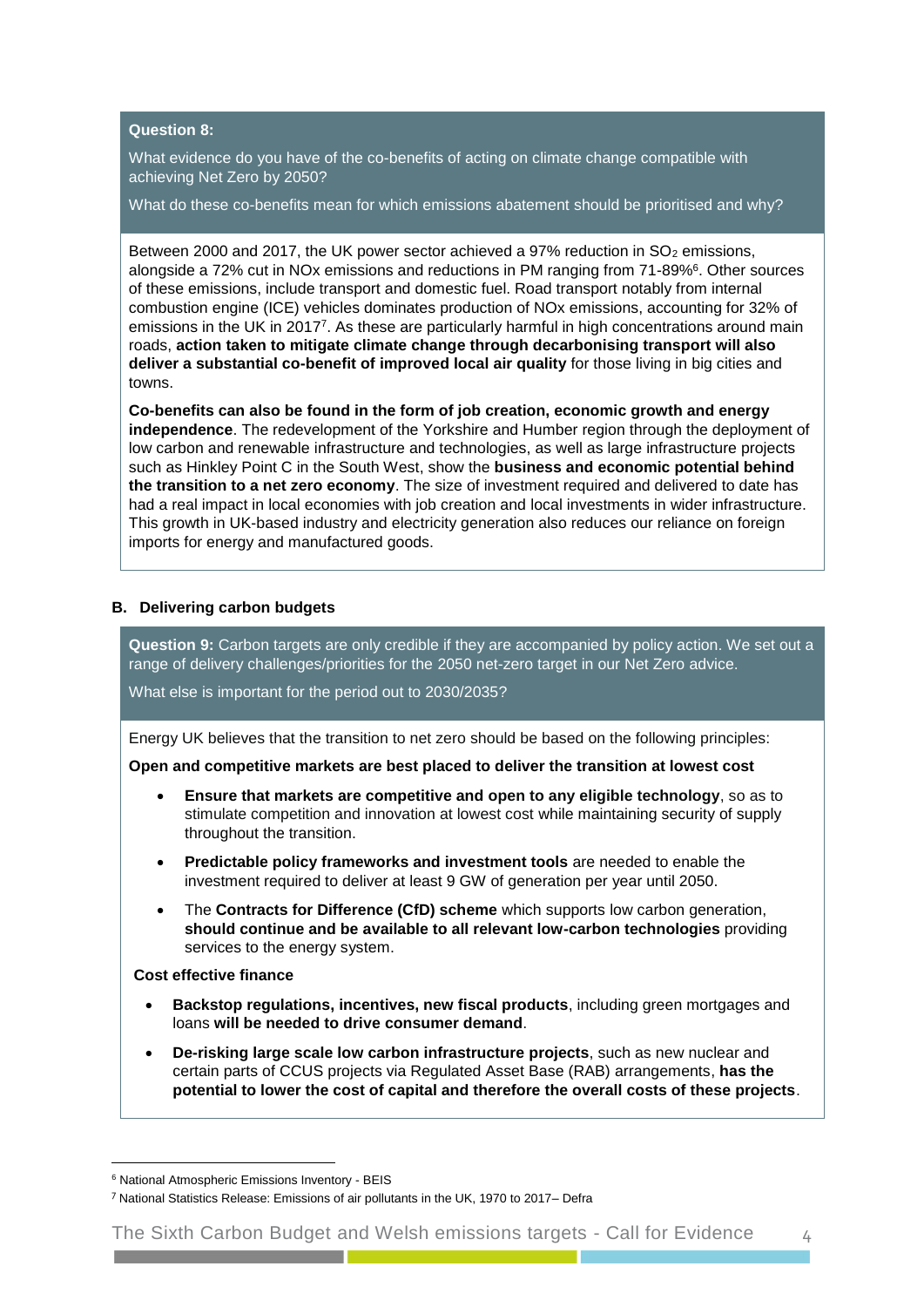**Question 9:** Carbon targets are only credible if they are accompanied by policy action. We set out a range of delivery challenges/priorities for the 2050 net-zero target in our Net Zero advice.

What else is important for the period out to 2030/2035?

 **Encourage efficient investment to ensure the safe operation of energy networks while supporting the UK's net-zero ambitions** and future-proof the network to minimise disruption to consumers.

**Fair allocation of costs**

- **Avoid regressive schemes that penalise low income households**.
- **For households in or at risk of fuel poverty, energy efficiency should be delivered via a national energy efficient programme funded through general taxation**, moving away from the current supplier obligation model funded by energy consumers which is regressive.
- **Review the cost of decarbonisation which falls mainly on electricity rather than gas on energy bills to ensure a fairer cost distribution across all sectors.** Re-balancing these costs may be required for whole life costs of low carbon alternatives to become competitive with conventional gas boilers. **Achieving a balance between consumers and taxpayers in the funding of decarbonising heat** will be also required.
- **A strong carbon price remains important for future market design** and will be required to support the development of low carbon sources of capacity and flexibility, and for the progressive decarbonisation of gas.

#### **A resilient supply chain and workforce**

- **A strong supply chain for smart low carbon technologies needs to develop before 2025** to support the deployment of these technologies at scale. This needs to be supported by stricter standards driven by carbon emission reduction limits. Developing a supply chain for low carbon heat is particularly important.
- **Government needs to publish a National Infrastructure Plan for Skills** that incorporates everything required by current UK government law and policy to deliver on the carbon budgets and ultimately net zero.
- **Apprenticeship standards and T-Level programmes should include modules on lowcarbon design and installation** and be developed in collaboration with employers and businesses to ensure the content meets the needs of industry during the 2030s.

#### **Question 10:**

How should the Committee take into account targets/ambitions of UK local areas, cities, etc. in its advice on the sixth carbon budget?

Many Local Authorities have declared a climate emergency and set themselves plans reduce their carbon emissions. The range of ambitions varies with some Council's concentrating on their own direct emissions, whilst others are more ambitious such as Bristol City Council's ambition for its area in totality to be zero carbon by 2030.

**There are many areas of decarbonisation that are more suited for local authorities to deliver, especially in the realms of transport and heat decarbonisation**. However, there is no agreed obligation on what local authorities should deliver, nor consistency of approach. It is also noted that several local authorities are doing very little in terms of mitigation, whereas others are doing a great deal.

In our view, **the CCC should set out the minimum that local authorities are required to deliver to meet the sixth carbon budget**, and **advise central government where this would be best**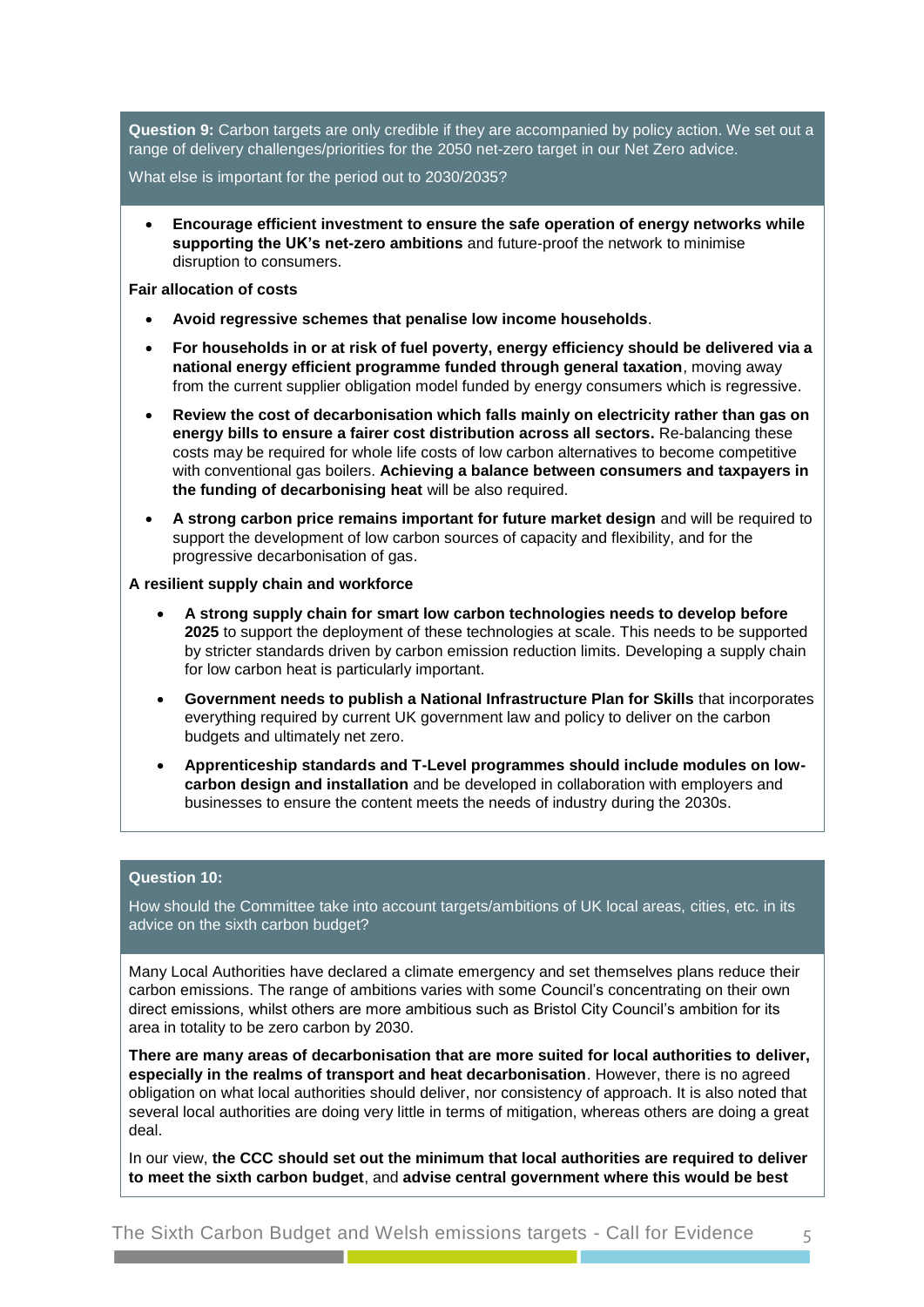### **Question 10:**

How should the Committee take into account targets/ambitions of UK local areas, cities, etc. in its advice on the sixth carbon budget?

**delivered as a legal requirement on local authorities**, whilst allowing flexibility for councils to go further and/or deliver earlier.

**The CCC should also consider whether it could provide Local Authorities with advice** on what they can deliver for the UK to meet the sixth carbon budget.

Many of Energy UK's members are engaging with local authorities on local energy projects and as smart meters become the norm, the opportunity to deliver **flexibility to maximise the use of local generation for local consumption will increase**. This **could reduce the cost of decarbonising transport and heat as re-enforcement of local networks can be reduced**. However, one key barrier to this is the **inability of suppliers and their local authority partners to lock customers into longer term contracts linked to investment in the customer's property of generation, storage or energy efficiency measures**. **The CCC should consider whether this barrier can be overcome** without putting customers at risk of detriment.

# **Question 11:**

Can impacts on competitiveness, the fiscal balance, fuel poverty and security of supply be managed regardless of the level of a budget, depending on how policy is designed and funded?

What are the critical elements of policy design (including funding and delivery) which can help to manage these impacts?

How policy is designed and funded will depend on Government's approach to decarbonisation, but some key elements must be taken into account:

Security of supply must remain an overarching priority, especially as the energy system transformed itself to become net zero. **Policy design must be aimed at net zero while supporting or enhancing security of supply, aiming for a secure, clean and affordable energy system at all time, especially as new intermittent generation come on the system and at times of fossil fuel based generation exiting the system**.

Decarbonisation cannot be done for free and it is very likely to have an impact on the budget, however with well-designed policy, this budget impact can be mitigated by a stronger economy resulting from business opportunities arising and being seized. **One approach to reduce the costs of low carbon infrastructure deployment is to de-risk investments**, and this had significant impact on reducing the costs of offshore wind. **Policy which enables investment in low carbon infrastructure at a lower cost of capital will reduce the lifetime costs to consumers**.

**Policy must be designed in a way that allows private markets to operate in a competitive and optimised manner to drive innovation and delivery at the lowest cost to customers**. Government should not pick winners but let the market come up with those technologies that support the transition and will ultimately deliver net zero. **Schemes such as the Contracts for Difference (CfD) must therefore be technology neutral**.

As mentioned in Q9, **the least able to pay will need to be supported during the transition, e.g. by delivering energy efficiency via a national programme funded through generation taxation** to alleviate the financial burden on low income households.

To support these key elements, **Government will need to design policy that offer flexibility and space for innovation and creativity, support a financial system that rewards low carbon projects with affordable finance and create a regulatory framework that encourages core changes** in the way businesses and organisations operate, e.g. building regulations to support zero carbon home designs to avoid retrofitting costs later on.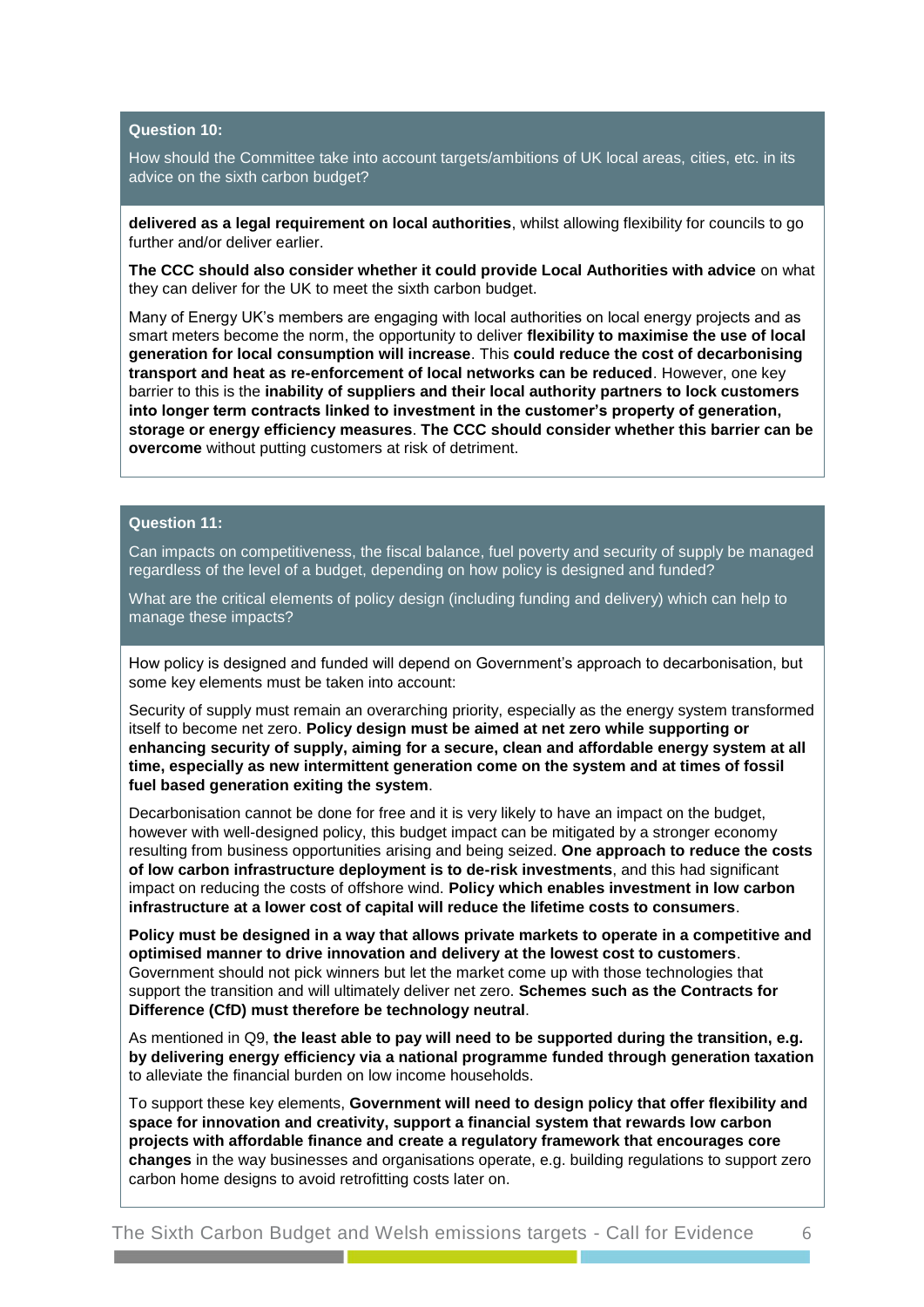## **Question 11:**

Can impacts on competitiveness, the fiscal balance, fuel poverty and security of supply be managed regardless of the level of a budget, depending on how policy is designed and funded?

What are the critical elements of policy design (including funding and delivery) which can help to manage these impacts?

**Government must use the suite of measures and levers at its disposal to minimise the cost of decarbonisation by developing a strong, sustainable economy while ensuring that the least able to pay are not left behind**.

**Question 12:** How can a just transition to Net Zero be delivered that fairly shares the costs and benefits between different income groups, industries and parts of the UK, and protects vulnerable workers and consumers?

#### **Avoid regressive schemes that penalise low income households**

The net zero legislation has now put energy efficiency and the decarbonisation of heat at the heart of the debate; and with it the question of how to **fund costly programmes in a way that does not penalise the least able to pay while encouraging those able to pay to do so**.

Energy suppliers have, for example, been delivering government's energy efficiency programmes for decades, recovering the costs through consumer energy bills, regardless of their incomes. Energy UK believes that this approach, while allowing for a large level of delivery over the years, is no longer the most effective way of delivering this objective given its regressive impacts, Energy efficiency measures are also becoming more complex and harder to deliver as the more straightforward measure run out.

Poorer households spend a much greater proportion of their income on energy (10%) than the richest households (3%) with the proportion of poorer household income to meet different energy policy funding being over eight times that of the richest households<sup>8</sup>.

#### **Fair allocation of decarbonisation costs between gas and electricity in retail markets**

Currently, the cost of decarbonisation falls very largely on electricity rather than gas bills. On domestic bills, according to Ofgem's Default Tariff Cap methodology environmental and social policy costs represent over 19% of an electricity bill compared to 3% of a gas bill<sup>9</sup>. The difference would be greater still if the costs of carbon pricing were included. On non-domestic electricity bills, this increases to 20.4% vs 1.6% for gas<sup>10</sup>.

The transition to net zero means greater use of low carbon electricity and low carbon gas in our domestic heating. However, **with the costs of decarbonisation (both policy and carbon) overwhelmingly falling on electricity bills and, therefore driving up the cost of electricity, policy costs create a disincentive for homes and businesses to switch their gas consumption** to lower carbon fuels (additionally, this puts additional costs on the electrification of transport (EVs)).

Energy UK believe that **a fairer allocation of costs across fuels in order to recognise their function in delivering decarbonisation is needed**. However, **this transition needs to be managed appropriately dependent on the customer propositions and technologies available**. Establishing a high carbon price for example on gas bills would only work as an incentive for consumers if cost effective low carbon alternatives to boilers are available. Where these alternatives

 $\overline{a}$ 

<sup>&</sup>lt;sup>8</sup> UKERC - Funding a Low Carbon Energy System: a fairer approach?

<sup>9</sup> Energy UK's analysis of Ofgem's October2019 price cap breakdown, including ECO but excluding WHD

<sup>&</sup>lt;sup>10</sup> Energy UK's analysis of the 2018 Consolidated Segmental Statements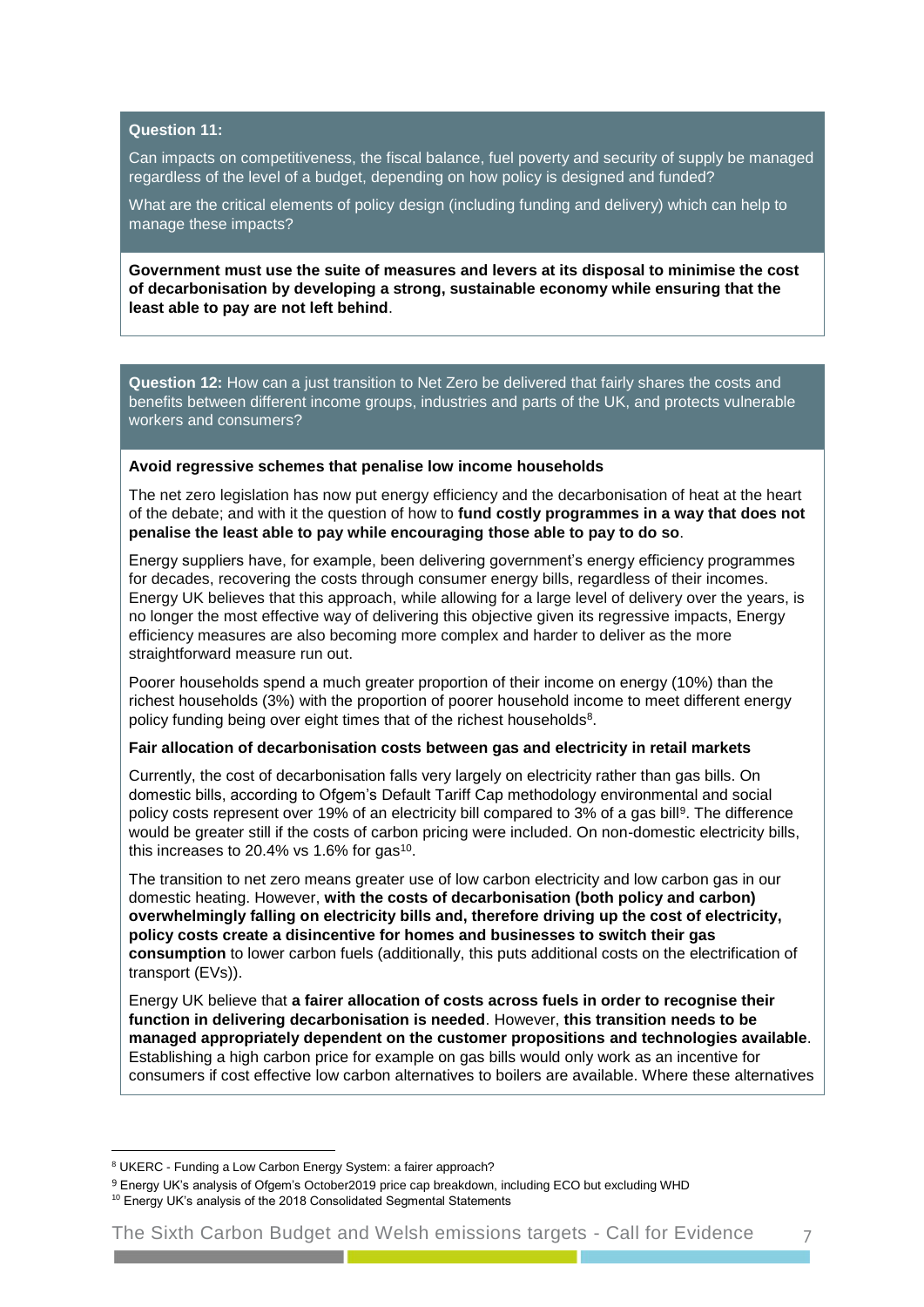**Question 12:** How can a just transition to Net Zero be delivered that fairly shares the costs and benefits between different income groups, industries and parts of the UK, and protects vulnerable workers and consumers?

are not available or effective support mechanisms are not in place, consumers will be burdened with higher energy bills.

There is also a **need to ensure that decarbonisation of other sectors are not placed on electricity consumers**. For example, decarbonisation of industry through CCUS should not be funded through a levy on consumer energy bills. Instead **schemes need to be developed which can enable the allocation of funds from the sectors which benefit from decarbonisation**.

# **C. Scotland, Wales and Northern Ireland**

# **Question 13:**

What specific circumstances need to be considered when recommending an emissions pathway or emissions reduction targets for Scotland, Wales and/or Northern Ireland?

How could these be reflected in our advice on the UK-wide sixth carbon budget?

**In a number of areas the Devolved Administrations are reliant on UK legislative and GB regulatory frameworks to deliver on their respective ambition**, which has material benefits for the Devolved Administrations and the rest of the UK/GB. To ensure these frameworks do not present a barrier to the Devolved Administrations in pursuing greater climate ambitions, there **should be scope for additional flexibility and support**.

In Scotland, there are 260,000 domestic customers who are using high carbon fuel sources e.g. coal, oil and LPG for heating. **The decision by the Scottish government to develop new regulations to ensure new build use renewable or low carbon heating from 2024 requires action at a governmental level to enable financial support, supply chain readiness, installer training and consumer awareness raising**. The Climate Emergency Response Group has proposed that the Scottish government launch a three Year Heat Pump Sector Deal which would be designed to provide grant funding to customers in fuel poverty and partial funding to self-funded customers.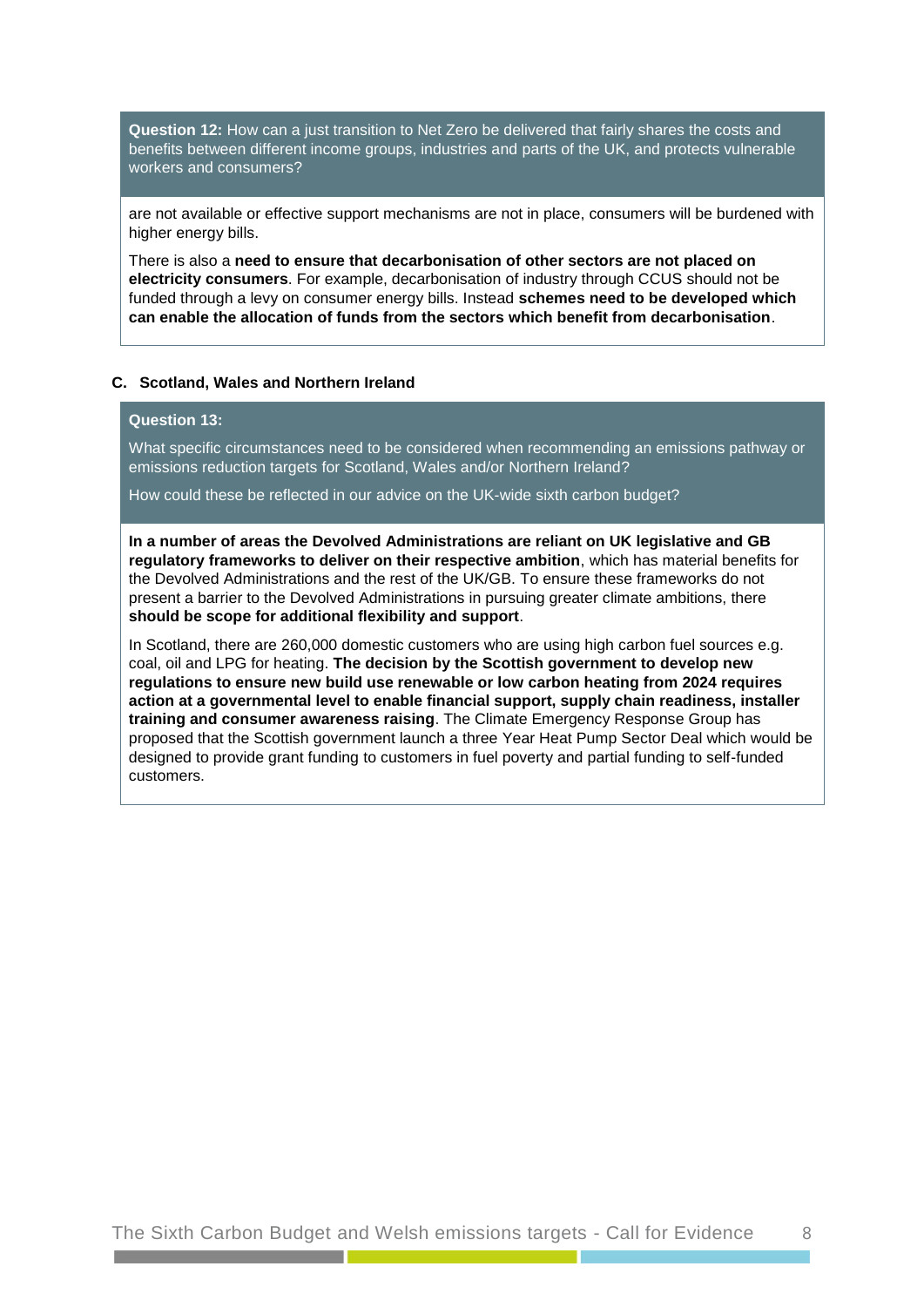**Question 14:** The Environment (Wales) Act 2016 includes a requirement that its targets and carbon budgets are set with regard to:

- The most recent report under section 8 on the State of Natural Resources in relation to Wales;
- The most recent Future Trends report under section 11 of the Well-Being of Future Generations (Wales) Act 2015;
- The most recent report (if any) under section 23 of that Act (Future Generations report).
	- a) What evidence should the Committee draw on in assessing impacts on sustainable management of natural resources, as assessed in the state of natural resources report?
	- b) What evidence do you have of the impact of acting on climate change on wellbeing? What are the opportunities to improve people's well-being, or potential risks, associated with activities to reduce emissions in Wales?
	- c) What evidence regarding future trends as identified and analysed in the future trends report should the Committee draw on in assessing the impacts of the targets?
	- d) Question 12 asks how a just transition to Net Zero can be achieved across the UK. Do you have any evidence on how delivery mechanisms to help meet the UK and Welsh targets may affect workers and consumers in Wales, and how to ensure the costs and benefits of this transition are fairly distributed?

The Welsh Government is seeking to maximise benefits to Wales from renewable energy generation in line with the WoFGA by developing policy and guidance on 'local ownership'. This work is ongoing and final proposals have not yet been released. However, **we believe the best way to maximise both deployment of renewables and local economic benefit, is via encouraging 'shared ownership' rather than 'local' ownership**. Shared ownership is a partnership between the developer and another local party such as a community group, council or local business. A **careful assessment of the trade-offs of local versus shared ownership** could help establish the extent to which it may reduce, delay or increase the costs of renewables deployment and consequently weaken Wales' ability to address climate change.

**Question 15:** Do you have any further evidence on the appropriate level of Wales' third carbon budget (2026-30) and interim targets for 2030 and 2040, on the path to a reduction of at least 95% by 2050?

The Welsh Government has a target to meet 70% of Welsh electricity demand from renewables by 2030. Since that target was set, Wales has increased 2050 ambition to 95% reduction (vs 80%). Therefore we believe **there is scope to review the 70% renewables target to ensure it is consistent with increased ambition**.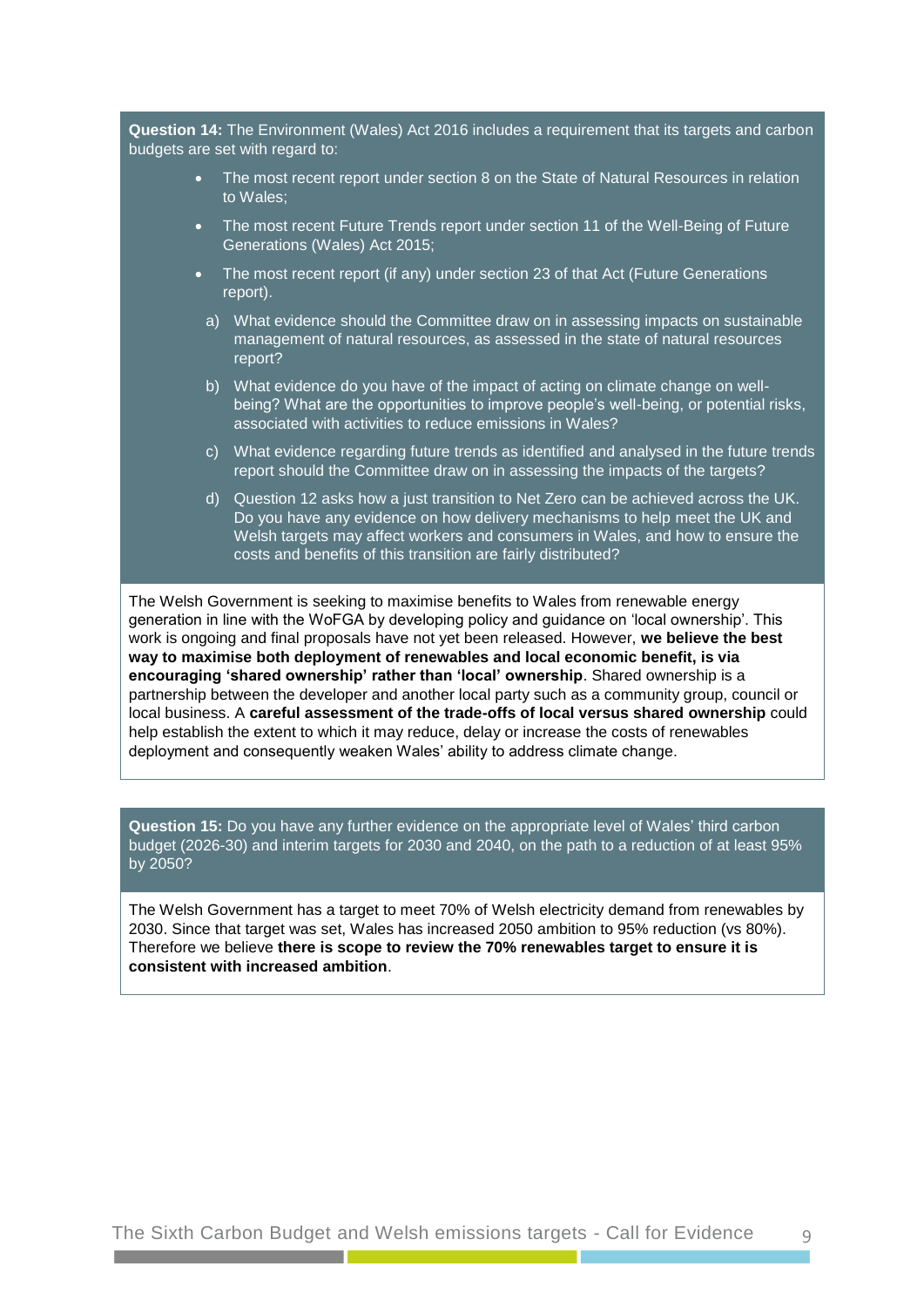## **Question 17:**

In what particular respects do devolved and UK decision making need to be coordinated?

How can devolved and UK decision making be coordinated effectively to achieve the best outcomes for the UK as a whole?

**Overall, we expect the UK Government to set the trajectory to net zero through strong forward policy, and where these policies touch on devolved matters, for nations to take over and implement the delivery of such policies in the way they see fit and most appropriate**.

**Central Government should also provide central funding to devolved administrations to supplement local and private funding**, to ensure all parts of the country are in a position to deliver on Government policy.

Due to the challenge, complexity and costs deep decarbonisation presents, we believe that strong coordination and communication will be needed, in the same way as between Government and Industry and customers. **Welsh and Scottish carbon budgets are defined on a gross basis whilst UK is on a 'net basis'. Therefore, if decision making process between UK and the devolved regions is not coordinated effectively, this could create a risk of leakage of activity, jobs and emissions at the expense of no net reduction in overall emissions**.

In relation to sectors that compete in national markets, such as power and gas, **there is a need to ensure devolved and UK decision making is coordinated to avoid outcomes that could distort these markets and/or lead to higher costs.** Retaining clear accountability for national markets at a UK level, alongside consultation with devolved administrations, should help to achieve this. The process on developing the future UK carbon pricing policy in 2019 provides an example of this coordination.

As noted in Q5, Energy UK is asking Government to publish a Heat roadmap in 2020, setting out its policies and trajectory. We believe that local approaches to decarbonisation could deliver national reductions at lower cost to consumers and as such local areas should be able to bring forward low carbon heat solutions that are funded by private partners and central Government. **Funding from Central Government should be allocated to local areas competitively in order to enable largescale deployment of low carbon heat solutions.**

**The UK government should seek to support the ambitions of the Welsh and Scottish Government in enabling more devolved decision making at a local level to facilitate the acceleration of the decarbonisation of heat and transport.**

#### **D. Sector-specific questions**

**Question 20 (Surface transport):** The CCC recommended in our Net Zero advice that the phase out of conventional car sales should occur by 2035 at the latest. What are the barriers to phasing out sales of conventional vehicles by 2030? How could these be addressed? Are the supply chains well placed to scale up? What might be the adverse consequences of a phase-out of conventional vehicles by 2030 and how could these be mitigated?

**Energy UK fully supports moving the date of phase out to 2035 at the latest and an exploration of the feasibility of an earlier date**. We are confident in the ability of the energy industry to adapt to meet the needs of increased uptake of low carbon transport across the UK.

**Barriers** to the phase out of conventional vehicles by 2030 include:

 **Upgrading our energy networks to ensure the physical assets can meet peak demand**, as well as ensuring that monitoring capabilities and data quality and access are improved across all network levels to increase visibility of the state of the network.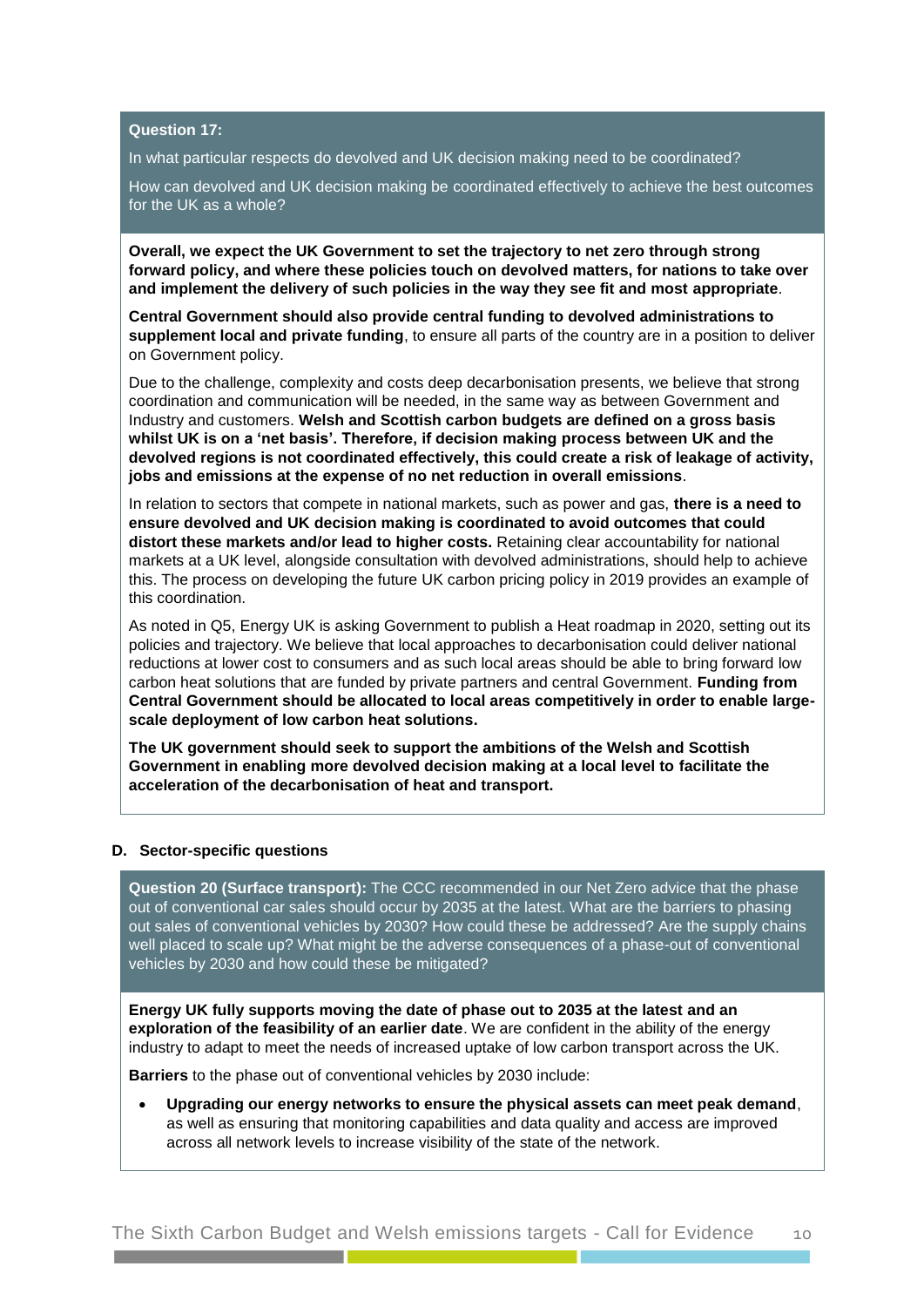**Question 20 (Surface transport):** The CCC recommended in our Net Zero advice that the phase out of conventional car sales should occur by 2035 at the latest. What are the barriers to phasing out sales of conventional vehicles by 2030? How could these be addressed? Are the supply chains well placed to scale up? What might be the adverse consequences of a phase-out of conventional vehicles by 2030 and how could these be mitigated?

- **Ensuring that adequate generation capacity is brought online** to meet increased overall demand for both gas and electricity.
- **Developing network charging and market frameworks that enable and encourage flexibility** to ensure that smart charging is utilised, reducing costs for consumers in terms of aiding excess investment in network reinforcement and generation capacity development.
- **Enabling consumers to understand what their options are** in terms of low carbon vehicle models, refuelling methods, and contractual arrangements including energy tariffs.

These concerns are being examined across a range of workstreams already in order for the energy system to be prepared for a 2040 target and wider decarbonisation. These workstreams may need to be accelerated to ensure market growth and certainty is adequate by 2030 for the private sector to deliver the required investment in charging infrastructure, generation assets, network infrastructure and consumer offerings.

To **address the above barriers** it will be important to:

- **Set short term milestones to a full phase out**, for instance an interim 2025 or 2028 target (depending on the end phase out date).
- **Introduce clear and ambitious policy levers** that are consistent with fully phasing out conventional vehicles by the chosen date. In particular **greater visibility and certainty of the fiscal and regulatory environment is needed**, notably with regards to support for the upfront cost of EVs and chargepoints, **long term visibility on benefit in kind rates**, and **clarity on the future of vehicle excise duty and fuel duty**.
- **Take a market-based approach to smart charging**, to ensure that providers are able to bring forward innovative and compelling smart charging offerings. This will be key to delivering widespread participation in smart charging and optimising the use of energy system assets.
- **Improve monitoring of network capacity, in particular low voltage distribution networks**. The data should be made publicly available and combined with the creation of local flexibility markets that are accessible to EVs, creating an additional revenue stream.
- **Network regulation should allow for well justified anticipatory investment to ensure that networks can support a rapid transition to electric vehicles**. Smart charging and flexible markets will be very important in reducing the scale of network investment needed for electrification of transport but some significant investment/re-inforcement will still be needed alongside that.

**Question 21 (Surface transport):** In our Net Zero advice, the CCC identified three potential options to switch to zero emission HGVs – hydrogen, electrification with very fast chargers and electrification with overhead wires on motorways. What evidence and steps would be required to enable an operator to switch their fleets to one of these options? How could this transition be facilitated?

**Large scale trials are required to give fleet operators the confidence required to invest in low carbon HGVs**. Beyond this, we expect fleet operators to be given confidence that appropriate public refuelling infrastructure would be available for the technology they choose. This would require **significant public and private investment in fuelling stations and charging technologies**.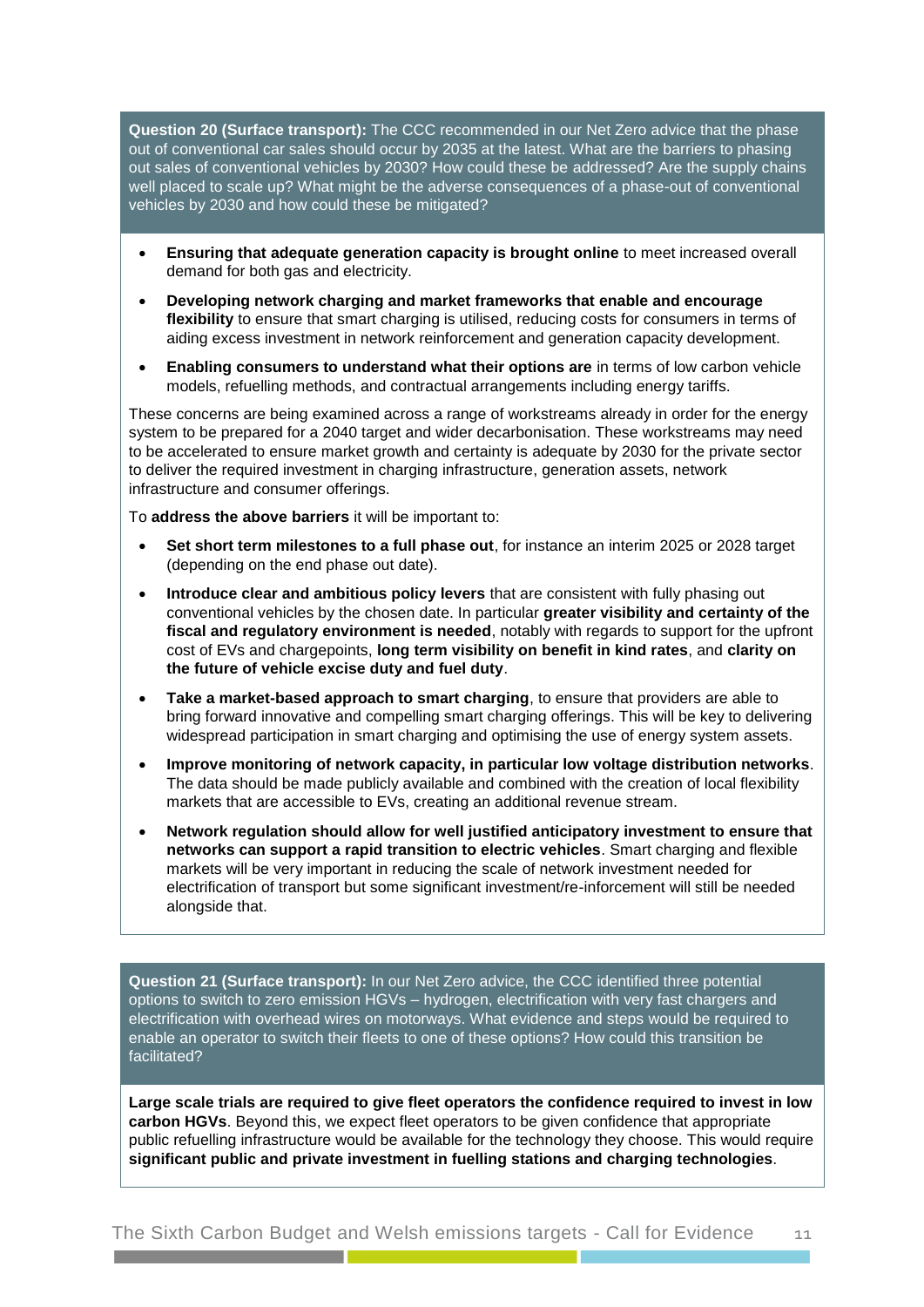**Question 21 (Surface transport):** In our Net Zero advice, the CCC identified three potential options to switch to zero emission HGVs – hydrogen, electrification with very fast chargers and electrification with overhead wires on motorways. What evidence and steps would be required to enable an operator to switch their fleets to one of these options? How could this transition be facilitated?

**The UK government should support initial demonstration facilities in low-carbon hydrogen production** – both methane reformation with CCUS, and electrolysis to better understand costs associated with these technologies. The use of other low carbon gasses should also be explored, with many already feasible for use in HGVs. As referenced in response to question 20, **industry will require long term certainty and visibility of the direction of travel** with an appropriately robust and coherent policy and regulatory framework.

It is also important that **the CCC begin to assess the likely demand for a range of fuel sources to understand if the UK will have access to enough of each fuel to meet demand across transport, heat, power, and industry**. For example, if the UK's capabilities in hydrogen production are fully occupied in delivering low carbon gas for industrial processes and power generation, hydrogen may not be a viable option for HGV decarbonisation.

**Question 22 (Industry):** What policy mechanisms should be implemented to support decarbonisation of the sectors below? Please provide evidence to support this over alternative mechanisms.

- a) Manufacturing sectors at risk of carbon leakage
- b) Manufacturing sectors not at risk of carbon leakage
- c) Fossil fuel production sectors
- d) Off-road mobile machinery

#### a) and b)

**Energy UK supports the principle that all sectors should be subject to an appropriate carbon price**. However, there are several options for the mechanism to apply a carbon price and some are more effective for a particular sector than others, depending on its characteristics.

**Manufacturing sectors not at risk of carbon leakage should be participating in the UK ETS linked to the EUETS without free allocations**. These sectors can be further incentivised to decarbonise through the creation of a low-carbon market. **Initiatives such as certification, public procurement of green products and end-use regulations can help stimulate demand and assist the decarbonisation of manufacturing sectors.**

Energy UK has a long-held concern over the continued use of energy bills to pay for national social and environmental policies. **We strongly believe that the fairest and most progressive method of funding social and environmental policies is through general taxation**. Importantly, **it would address the regressive nature of existing obligations and ensure that people on low incomes, households in or vulnerable to fuel poverty and those below the tax threshold are not required to contribute**, but can still access and benefit from these policies.

In particular, **we are especially keen to avoid placing the cost of decarbonising non-power sectors on electricity consumer bills.**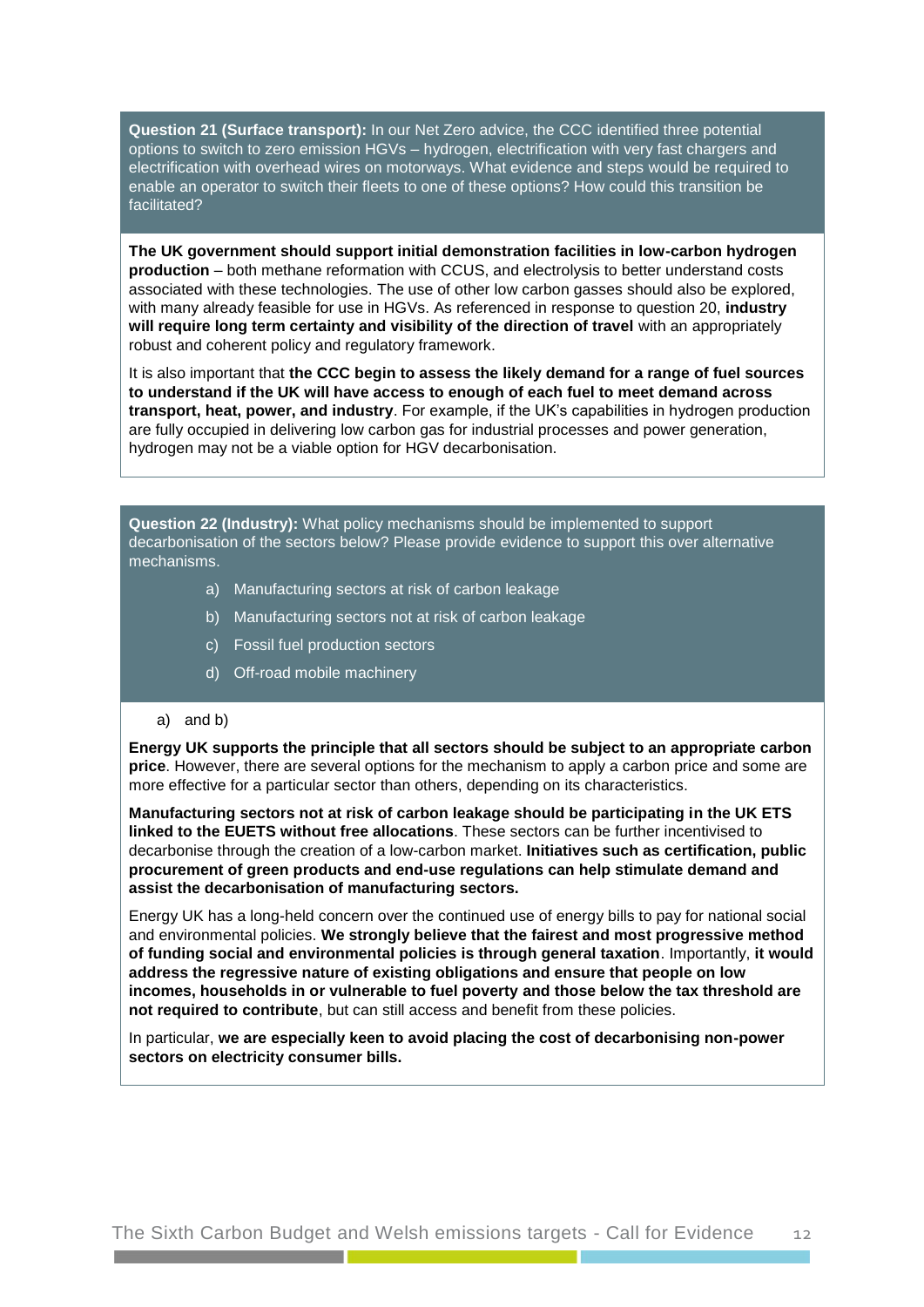**Question 26 (Buildings):** For the majority of the housing stock in the CCC's Net Zero Further Ambition scenario, 2050 is assumed to be a realistic timeframe for full roll-out of energy efficiency and low-carbon heating.

- a) What evidence can you point to about the potential for decarbonising heat in buildings more quickly?
- b) What evidence do you have about the role behaviour change could play in driving forward more extensive decarbonisation of the building stock more quickly? What are the costs/levels of abatement that might be associated with a behaviour-led transition?

As mentioned in Q6 and Q12, **to make energy efficiency a success, retrofitting buildings will need to be avoided in future by ensuring that all new builds are fully energy efficient from day one**. This requires a fabric first approach which can only be achieved by tighter standards and regulations and making low carbon installations the norm by 2025.

Cost optimisation of low carbon heat technologies will only occur through mass market deployment, which may require continued incentives and re-balancing of energy subsidies between gas and electricity. The RHI scheme should be followed in 2021 with a low carbon heat incentive designed to achieve maximum deployment of low carbon heat options including heat pumps. This should be supported by incremental targets and a governance framework to ensure the incentive is more effective than the RHI has been.

**For existing building, Energy UK call for energy efficiency to be delivered via a national energy efficient programme, centrally administered and funded by general taxation for people who are not able to pay** for their own energy efficiency measures.

**For those that can afford to make energy efficiency investments in their own property, they should be incentivised and rewarded for doing so.** Energy UK believes that **long-term regulation, such as banning the sale or rental of any property with a poorer efficiency rating below EPC C, subject to practical limitations, should form a core part of the transition.** 

**Regulatory and policy frameworks as well as incentives are also needed to make low carbon heating options/alternatives an affordable and cost competitive option for households versus their existing gas boiler**, otherwise there will be large resistance to change.

In developing its Future of Energy publication, Energy UK consulted with a range of manufacturers, technology providers, suppliers and other stakeholders to explore the timeframes for a sustainable transition to decarbonised heating. A common theme across these organisations was an understanding of the need to decarbonise and a general willingness to implement changes to business models to meet that need.

**The one requirement for all organisations is for clear and detailed incremental targets to be laid out to give certainty over the required rate of change**. This will enable long, medium, and short term planning to be accurate, enabling the supply chain to adapt and develop sustainably as we transition.

**Planning** should also be mentioned as it **is vital to ensure that delivery is effective, efficient and coordinated. Energy UK is exploring approaches to regional decarbonisation, focussing on heat**, and will continue to engage with the CCC as this develops. It is vital that, where a sensible approach is defined, local authorities and devolved bodies are given the appropriate powers and funding to deliver decarbonisation at scale.

**Engagement will be required in order to encourage consumers to take on low carbon heat and energy efficiency measures where appropriate**, and to ensure consumers are aware of and prepared for any required disruption in the transition. This will be vital to a smooth transition, but cannot be expected to result in a holistic transition to net zero. **Engagement and behavioural change must be accompanied by regulation and standards** if the UK is to meet its ambition, particularly in such a challenging area.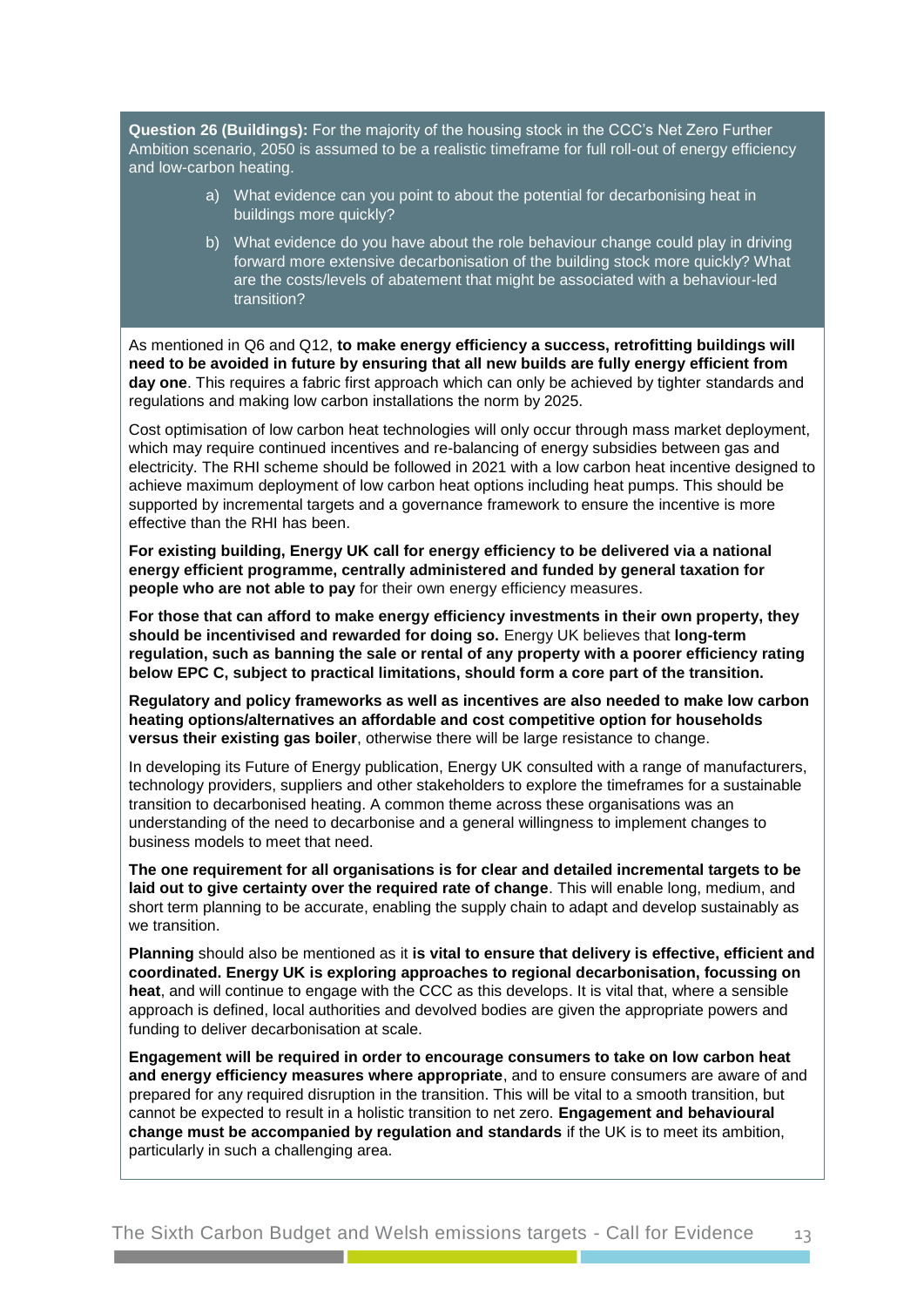#### **Question 27 (Buildings):**

Do we currently have the right skills in place to enable widespread retrofit and build of low-carbon buildings?

If not, where are skills lacking and what are the gaps in the current training framework?

To what extent are existing skill sets readily transferable to low-carbon skills requirements?

[Please note that the response to this question was put together in collaboration with Energy and Utility Skills].

**With regulatory and market frameworks that make low carbon buildings and low carbon heat networks more economically viable and attractive commercial propositions, the market will respond by developing new offers and services and will hire and train people and will thus help to build the national skills base.**

Generally, **we currently do not have the skills to support the transition to net zero and we need to put in place a strategy to ensure we have the right level of training, skills and workforce in the pipeline for the deployment of low carbon technologies in the early 2030s**.

The energy and utilities sector directly employs over half-a-million people, and about 65,000 are employed in the supporting sub-contractors. **It is important to ensure that, if a new initiative in low-carbon construction or retrofitting is rapidly implemented, a potential labour squeeze is avoided** as this would create upward pressure on costs, ultimately passed on to customers.

**Government**, via the Infrastructure & Projects Authority, **should urgently update the National Infrastructure Plan for Skills** dating back to 2015 **to incorporate everything required by current UK government law and policy to deliver on the carbon budgets and ultimately net zero**.

**We would also recommend that Apprenticeship Standards, and T-Level programmes** which are new, post-GCSE, two-year courses due to be launched later this year, **should include modules on low-carbon design and installation wherever relevant**. Both are developed in collaboration with employers and businesses to ensure the content meets the needs of industry and as such are best placed to train future workforce for the low carbon future.

**We note the need to differentiate between retro-fitting, i.e. energy efficiency applications to existing properties and new low-carbon buildings**. **Issues with retro-fit include preassessment/survey of building needs and adaptability which in itself requires a specific workforce and a range of skills and knowledge**. The installer will come into a household's property and create some disruptions to their lives. This combined with the fact that the household pays for the installation, is a different approach to working on a building site and must be covered during training. Industry-wide quality assurance is also essential to engage customers and create public trust. Customers need to be assured that any investment they make will result in high-quality installations and a positive customer journey.

**Government needs to learn from previous experience, such as the Green Deal and ECO when developing schemes and programmes to ensure that the supply chain feels confident enough that it should invest in skills and equipment**. As noted in the [National Audit Office's](https://www.nao.org.uk/report/green-deal-and-energy-company-obligation/)  [report](https://www.nao.org.uk/report/green-deal-and-energy-company-obligation/) published back in 2016, '[a] lack of consistency in the Department's actions on household energy efficiency has created uncertainty with its main stakeholders […]. Enterprises in the supply chain require a higher return where there is a risk they are investing in skills and equipment that the government could deprioritise in the next round of schemes'.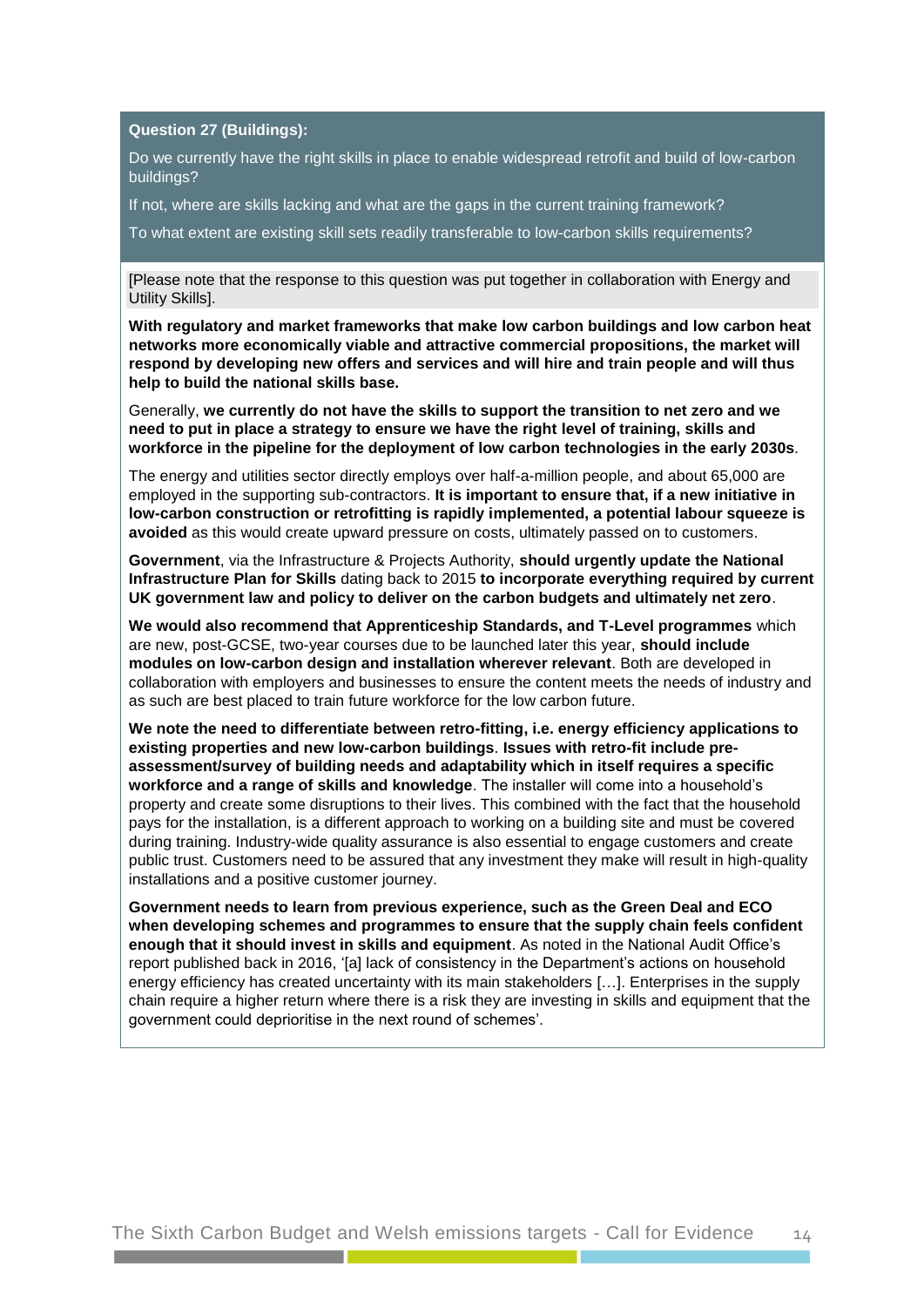**Question 28 (Buildings):** How can local/regional and national decision making be coordinated effectively to achieve the best outcomes for the UK as a whole? Can you point to any case studies which illustrate successful local or regional governance models for decision making in heat decarbonisation?

**Energy UK believes that a significant amount of delivery of decarbonisation in buildings will need to be delivered under plans targeted to regional or local attributes**. Existing initiatives and programmes like local growth deals and the Regional Growth Fund have demonstrated mechanisms by which local areas can bid for funding from central government departments. Learnings from these should be used to develop a national framework under which decarbonisation plans can be delivered.

**The Scottish government's approach of Local Heat and Energy Efficiency Strategies** will be a valuable exercise in gathering information on the impact of local planning on delivery of decarbonisation. Similarly, **the approach to local authority delivery of heat network infrastructure** has seen the coordination of many buildings and assets in a single project.

Both approaches **must be incorporated into a more significant framework that enables those able to decarbonise at a faster rate to deliver, enabling others to learn from the progress made and reap the benefits of economies of scale**. This will be important to the efficiency and effectiveness of UK decarbonisation efforts, but must be overseen by a national body to ensure limits on diversification to limit the amount of complication in future.

**Question 29 (Power):** Think of a possible future power system without Government backed Contracts-for-Difference. What business models and/or policy instruments could be used to continue to decarbonise UK power emissions to close to zero by 2050, whilst minimising costs?

**The CfD framework has been a successful tool for delivering investment and bringing forward low cost, low-carbon generation. It is important that going forward the CfD regime is maintained** (based on competitive auctions) and continues to drive the decarbonisation of the power sector and deliver low cost electricity to homes and businesses. This joint industry and Government effort has helped to deliver the cost reduction targets set for offshore wind (£100/MWh) four years ahead of target and the last auction saw clearing prices well below expectations at £39.65/MWh (2012 prices).

As costs continue to reduce, the two-way nature of the scheme will not only underpin future lowcarbon investments but also 'pay back' to the bill payer against the wholesale price. We, therefore, **support the continuation of the current two-way CfD framework so as to provide the stable investment climate that developers and the supply chain need**.

Evidence exists of successful merchant and corporate PPA renewable projects and we support this activity. However, **given the low marginal cost, capital intensive nature of renewable projects, it is clear that it will not be possible to achieve the renewables build out needed to reach net zero purely on a merchant and corporate PPA basis**. In the context of net zero, it is vital that any evolution/replacement of the CfD framework in the future maintains the combination of least cost capital and mass deployment. However, **whilst the scheme could need amending in the future, the focus right now should be on maintaining the CfD regime and getting allocation rounds scheduled for the 2020s**.

**A strong carbon price also remains important for future market design** and will be required to **support the development of low carbon sources of capacity and flexibility**, and for the progressive **decarbonisation of gas through CCUS** and **incremental blending of low carbon gasses**.

Out of subsidy renewable capacity is eligible to compete in the Capacity Market. Emissions limits are also being introduced in to the Capacity Market. **Further evolution of the Capacity Market to**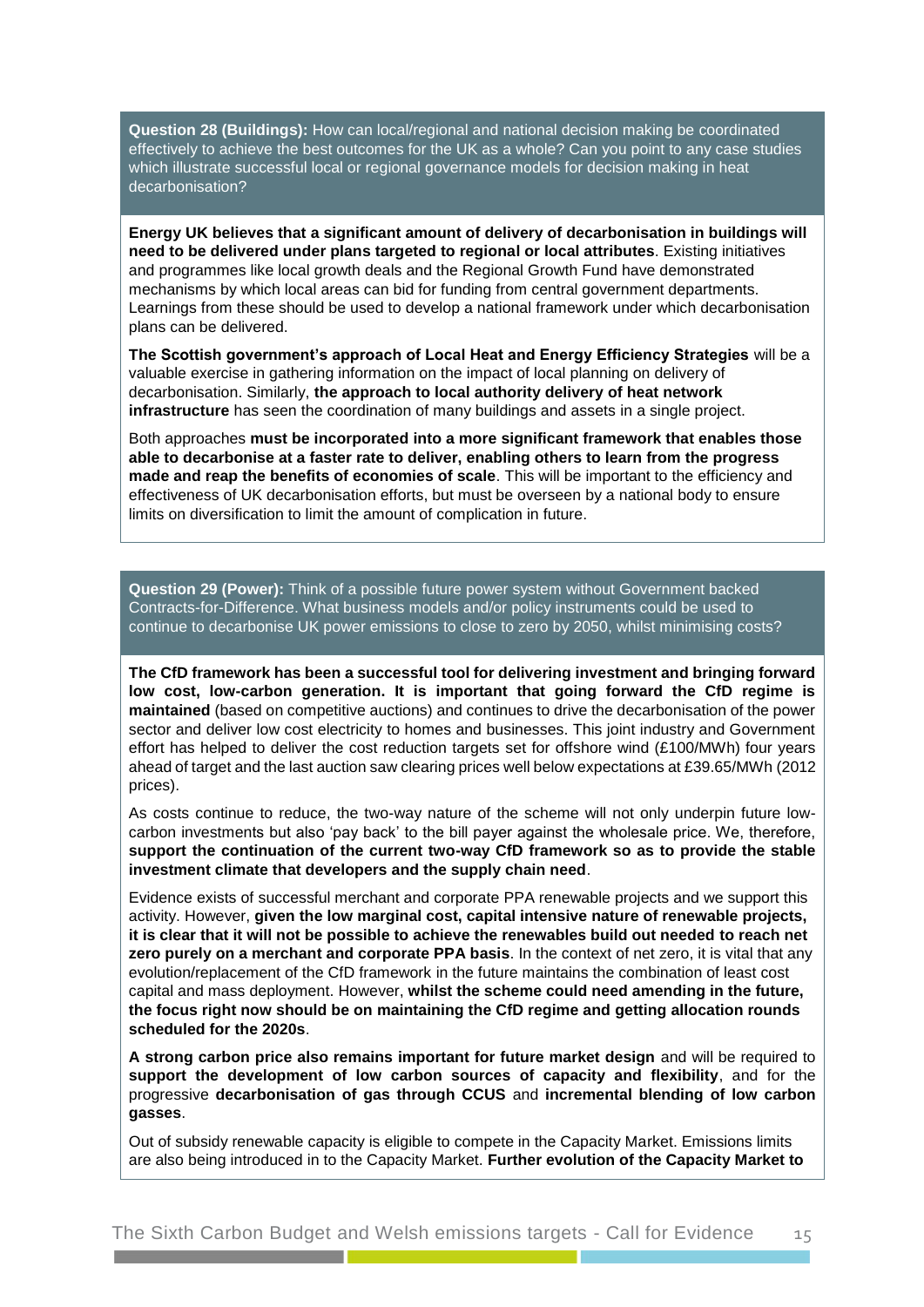**Question 29 (Power):** Think of a possible future power system without Government backed Contracts-for-Difference. What business models and/or policy instruments could be used to continue to decarbonise UK power emissions to close to zero by 2050, whilst minimising costs?

#### **deliver an equivalent firm power commitment, for example, between renewable generation supported by low carbon gas fired generation could be considered**.

New technologies such as Bioenergy with Carbon Capture and Storage (BECCS) will come on to the market and need to be appropriately supported. BECCS has two products, low-carbon electricity and negative emissions, and it is important that these products are funded in the most appropriate manner when the UK requires negative emissions. We believe that electricity consumers should fund the low-carbon electricity element and that the negative emissions should be paid for by those industries that benefit from negative emissions (i.e. shipping, aviation, agriculture).

**Question 30 (Power):** In Chapter 2 of the Net Zero Technical Report we presented an illustrative power scenario for 2050 (see pages 40-41 in particular):

- a) Which low-carbon technologies could play a greater/lesser role in the 2050 generation mix? What about in a generation mix in 2030/35?
- b) Power from weather-dependent renewables is highly variable on both daily and seasonal scales. Modelling by Imperial College which informed the illustrative 2050 scenario suggested an important role for interconnection, battery storage and flexible demand in a future low-carbon power system:
	- i. What other technologies could play a role here?
	- ii. What evidence do you have for how much demand side flexibility might be realised?
- a) **Energy UK believes in a technology neutral approach and that the generation mix of the UK in 2050 is dependent upon a wide range of factors**, particularly:
	- **The viability of large scale CCUS technology**.
	- **The cost and efficiency of hydrogen production technologies**,
	- **Investment signals and policy and regulatory direction from government**,
	- **Technological developments outside of existing understanding**.

For these reasons among many others, it is impossible to be completely accurate in any prediction about the generation mix in 2050. The scale of the challenge, however, is clear. According to the Net Zero Report, low-carbon power will be required to quadruple its supply by 2050. To achieve this ambitious build out, **we believe all forms of low-carbon power generation should be progressed in the near-term to ensure we have the capacity and optionality required**.

- For 2050 **there could be greater deployment of Hydrogen gas turbines for flexible baseload capable power generation**. For example there are plans for conversion of a 400MW Hydrogen gas turbine in the Netherlands.
- As per the Net Zero Technical Report**, renewables are likely to be a predominant technology, although it's important to note that penetration of renewables is directly reliant on system flexibility**. As long as the correct investments are made in flexibility, the contribution of renewables might have to potential to be even greater than what is suggested in the report. These investments will also need to **include storage technologies** for both long-term and short-term storage.
- **Should the government agree on a funding model for new large-scale nuclear power and cost savings are realised through replication, then nuclear could play a more**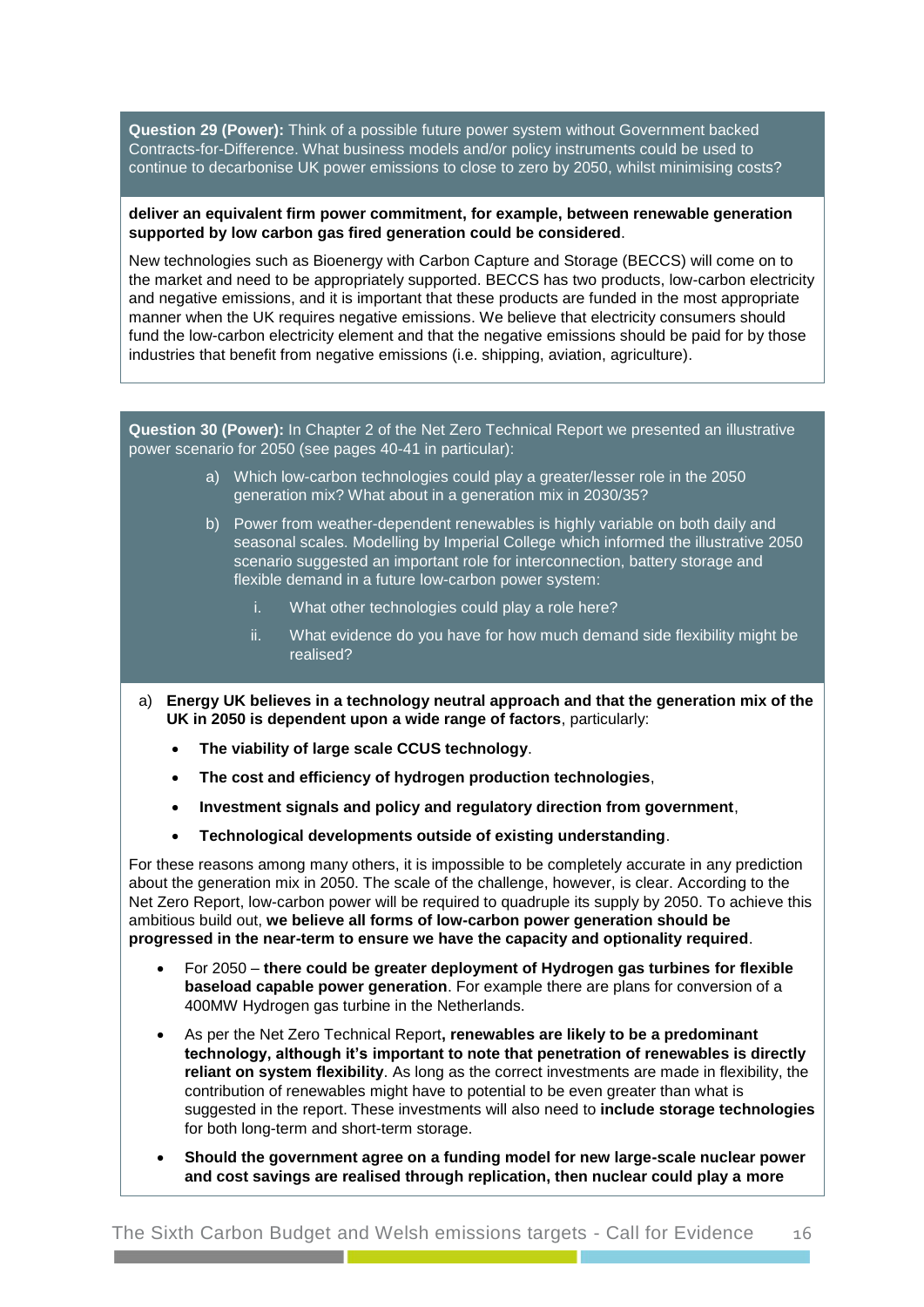**Question 30 (Power):** In Chapter 2 of the Net Zero Technical Report we presented an illustrative power scenario for 2050 (see pages 40-41 in particular):

- a) Which low-carbon technologies could play a greater/lesser role in the 2050 generation mix? What about in a generation mix in 2030/35?
- b) Power from weather-dependent renewables is highly variable on both daily and seasonal scales. Modelling by Imperial College which informed the illustrative 2050 scenario suggested an important role for interconnection, battery storage and flexible demand in a future low-carbon power system:
	- i. What other technologies could play a role here?
	- ii. What evidence do you have for how much demand side flexibility might be realised?

**significant role in the 2050 generation mix**. Proposed new build sites at Sizewell, Wylfa, Oldbury and Bradwell could add 11GW by 2050 giving a total nuclear contribution of at least 114 TWh at 2050, this could be higher still if Sizewell B is still operational and the small modular reactor sector expands.

- For 2030/35: To our knowledge, no data or analysis is publicly available that outline the potential generation mix in any net-zero compliant scenarios in 2030/35. We are aware of increasing work in this area, for example in new CCGTs being deployed to be capable of blending up to 30% hydrogen.
- **Energy UK agrees that it was sensible for the CCC to leave at least 23% of the generation mix in 2050 open for uncertainty**, recognising that this share could be filled with a number of technologies, e.g. more variable renewables if system flexibility allows it. more nuclear, or for example gas with CCUS (which was the chosen technology in the CCC's analysis).
- b) Energy UK would again note the complexity of making any prediction for the 2050s energy system, but we do note the **development of potentially significant technologies in future**.

i) Trials continue to **explore the role that could be played by excess renewable generation in Power to Gas** (hydrogen production) **and then Gas to Power** (using said hydrogen as a flexible source of electricity). These trials will require close monitoring to ensure that the UK is at the forefront of adopting this technology once it has been proven to be worth the investment to deploy at scale, and could provide valuable sources of inter-season storage through conversion of the UK's gas storage capacity.

**Power to gas** is one of many wider energy storage technologies outside of those most commonly used in the UK (Pump storage hydro and Batteries). This ever increasing range of technologies, including Compressed Air Energy Storage and Power to Gas, will play a role in future. **These technologies among others will deliver the required levels of flexibility across the energy system if they are able to compete in robust competitive markets**.

There will further be a need to continue to ensure a wide mix of flexible technologies are available. Importantly, a value for firm capacity should be continued to ensure firm generation capacity and longer duration storage assets are deployed to meet anticipated increases in peak demand.

ii) Energy UK cannot estimate the amount of demand side flexibility that will be utilised in future, but **we anticipate that DSR will play a significant role given its potential in keeping costs low for consumers in the transition to net zero**. The exact extent to which the demand side is flexible is **dependent on appropriate price signals** enabling companies to develop a range of attractive customer propositions to encourage uptake of flexible technologies and more reactive tariffs.

This is **dependent on reflective network charging** being rolled out and on the **development of a smart flexible energy system able to send the right signals** and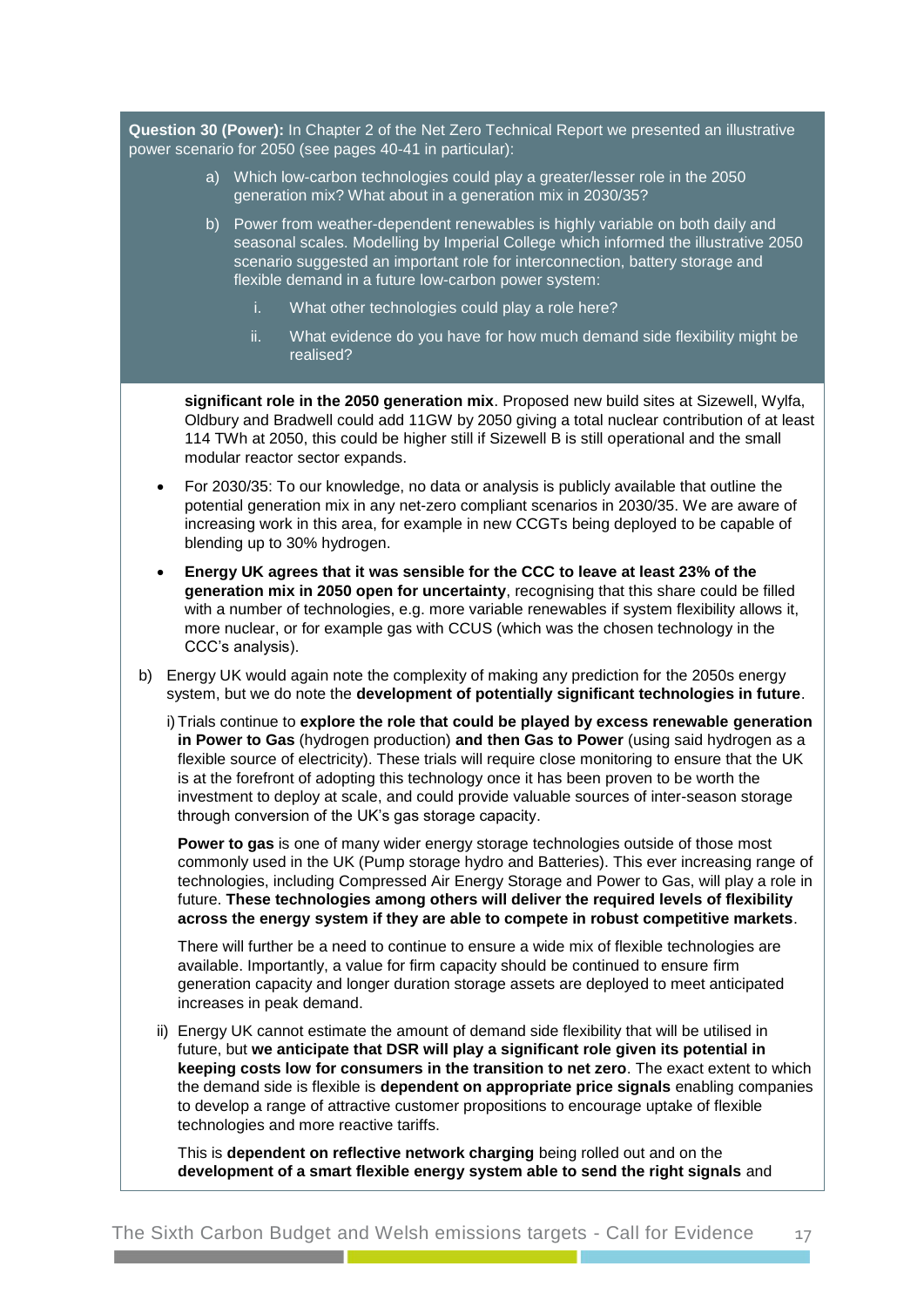**Question 30 (Power):** In Chapter 2 of the Net Zero Technical Report we presented an illustrative power scenario for 2050 (see pages 40-41 in particular):

- a) Which low-carbon technologies could play a greater/lesser role in the 2050 generation mix? What about in a generation mix in 2030/35?
- b) Power from weather-dependent renewables is highly variable on both daily and seasonal scales. Modelling by Imperial College which informed the illustrative 2050 scenario suggested an important role for interconnection, battery storage and flexible demand in a future low-carbon power system:
	- i. What other technologies could play a role here?
	- ii. What evidence do you have for how much demand side flexibility might be realised?

requests to the demand side. **The actions set out in the Smart Systems and Flexibility Plan**, published by BEIS and Ofgem, **should effect the right changes** to enable this kind of communications capability and develop revenue streams for demand side flexibility.

It should be noted that **while the demand side will play a role in future, there will continue be a core role for other flexible technologies including flexible generation and storage assets of a range of technologies and sizes**. It is **vital that the market be focussed on the capabilities of those offering flexibility, and retain technology neutrality as a core principle to enable competition to reveal the lowest cost solution**.

**Question 31 (Hydrogen):** The Committee has recommended the Government support the delivery of at least one large-scale low-carbon hydrogen production facility in the 2020s. Beyond this initial facility, what mechanisms can be used to efficiently incentivise the production and use of lowcarbon hydrogen? What are the most likely early applications for hydrogen?

#### ANSWER TO BE PROVIDED SEPARATELY

**Question 35 (Greenhouse gas removals):** What relevant evidence exists regarding constraints on the rate at which the deployment of engineered GHG removals in the UK (such as bioenergy with carbon capture and storage or direct air capture) could scale-up by 2035?

**The rate of deployment of engineered GHG removals in the UK is primarily constrained by a lack of supportive government policy**. **It is crucial that the Government sets out clear ambitions and policy support for the technology** including specific targets in line with a net-zero pathway to attract domestic and overseas investment and capitalise on a uniquely favourable environment.

Bioenergy with Carbon Capture and Storage (BECCS) is a process rather than a single technology, and all elements of that process are currently technically viable and in operation. Negative emissions from BECCS can provide a level of optionality to decarbonisation. For example, Drax plans to add CCUS to its biomass generation assets, which from 2033 should deliver  $c.16MtCO<sub>2</sub>$  of negative emissions. However, this rate of **deployment is dependent on the introduction of stable policy mechanisms to support power CCUS and negative emissions which can only be delivered through strong policy in these areas early on**.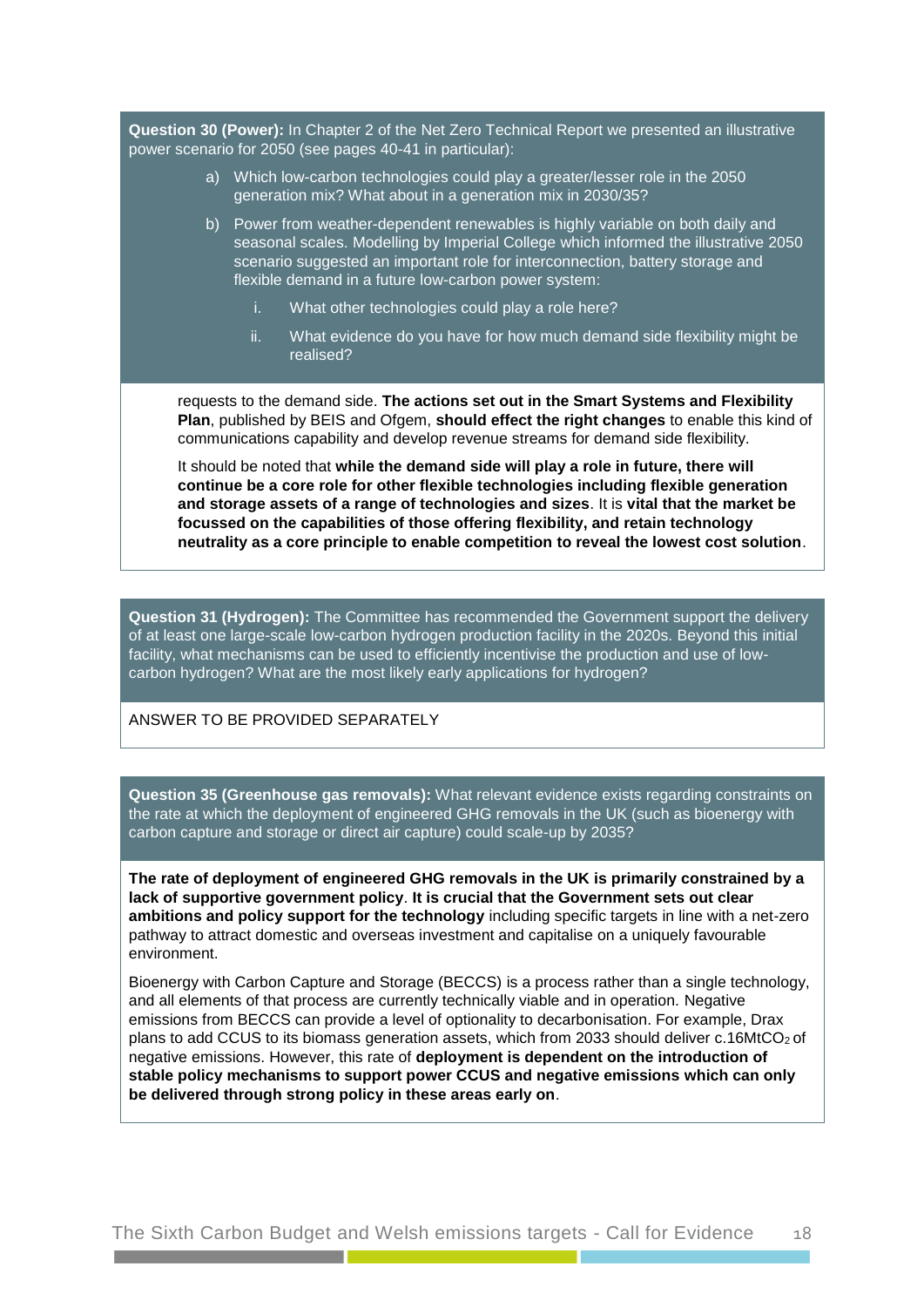**Question 37 (Infrastructure):** What will be the key factors that will determine whether decarbonisation of heat in a particular area will require investment in the electricity distribution network, the gas distribution network or a heat network?

**Planning will be vital to decarbonisation of heat at lowest cost**. Wherever possible, **expected requirements in terms of network reinforcements to meet heat demand should be coordinated to ensure efficiencies are achieved to the benefit of consumers**. Deciding what options to deploy across any given area will be dependent on the housing stock, local industry, geographical location and attributes, and a range of other factors.

The ambition of local decarbonisation plans and respective roadmaps for decarbonisation of heat will impact on the approach taken, given the range of local authorities making ambitious net zero commitments above and beyond those taken by national government. These will impact upon the decisions made by each region.

**More information is required to understand what impact each factor could or should have on the deployment of investment across all network vectors**. The benefits of heat network deployment were noted in the CCC's net zero advice, and should be further explained and set out to enable local authorities and other bodies to use heat networks in an optimal manner.

**There is a level to which the availability of low carbon energy sources will impact decisions about which networks to invest in**. Where an excess of low carbon generation and effective energy storage are available, for example, it may be sensible to focus on investment in electricity networks. Where a region anticipates a high volume of low carbon gas production to be locally developed, it may be more appropriate to invest in gas fired heat networks connected to a futureproofed gas network.

Beyond this, other factors include the **impact of wider decarbonisation efforts**. For example, if **EVs uptake** is particularly rapid in an area, an electricity network upgrade may already be required. Where this is the case, investment should aim to future-proof the network to minimise disruption to consumers.

Another example is in locations where **industrial clusters develop their own low carbon gas production capabilities**, wishing to pump the excess gas (and waste heat) into the gas network or into heating systems for those in the surrounding area, requiring investment in heat networks and the gas network.

Energy UK is working closely with a range of organisation including the Energy Systems Catapult to explore this question in more detail. **Whole systems planning will be core to delivery of net zero, reducing costs and complexity for a wide range of decarbonisation decisions**.

**Question 38 (Infrastructure):** What scale of carbon capture and storage development is needed and what does that mean for development of  $CO<sub>2</sub>$  transport and storage infrastructure over the period to 2030?

**Carbon Capture, Usage & Storage (CCUS) is essential technology for delivering Net Zero**. There are proven solutions, ready to deliver, at a scale that makes a difference across all parts of our economy. CCUS can deliver low carbon power, industrial decarbonisation and the development of a 'hydrogen economy'. But **there is a need to act urgently now to benefit from our natural advantages so that we can lead the world in whole-economy decarbonisation**.

It is clear that **CCUS will be needed to decarbonise industry and to facilitate negative emissions**, however the scale of overall deployment will depend on the build out of other lowcarbon technologies in the power sector. **Energy UK agrees with the CCC's estimate that between 75-175 MTCO<sup>2</sup> of aggregate annual capture and storage will be needed by 2050 to achieve net zero**. Achieving just the lower end of this target would require the full development of the 5 existing clusters and more.